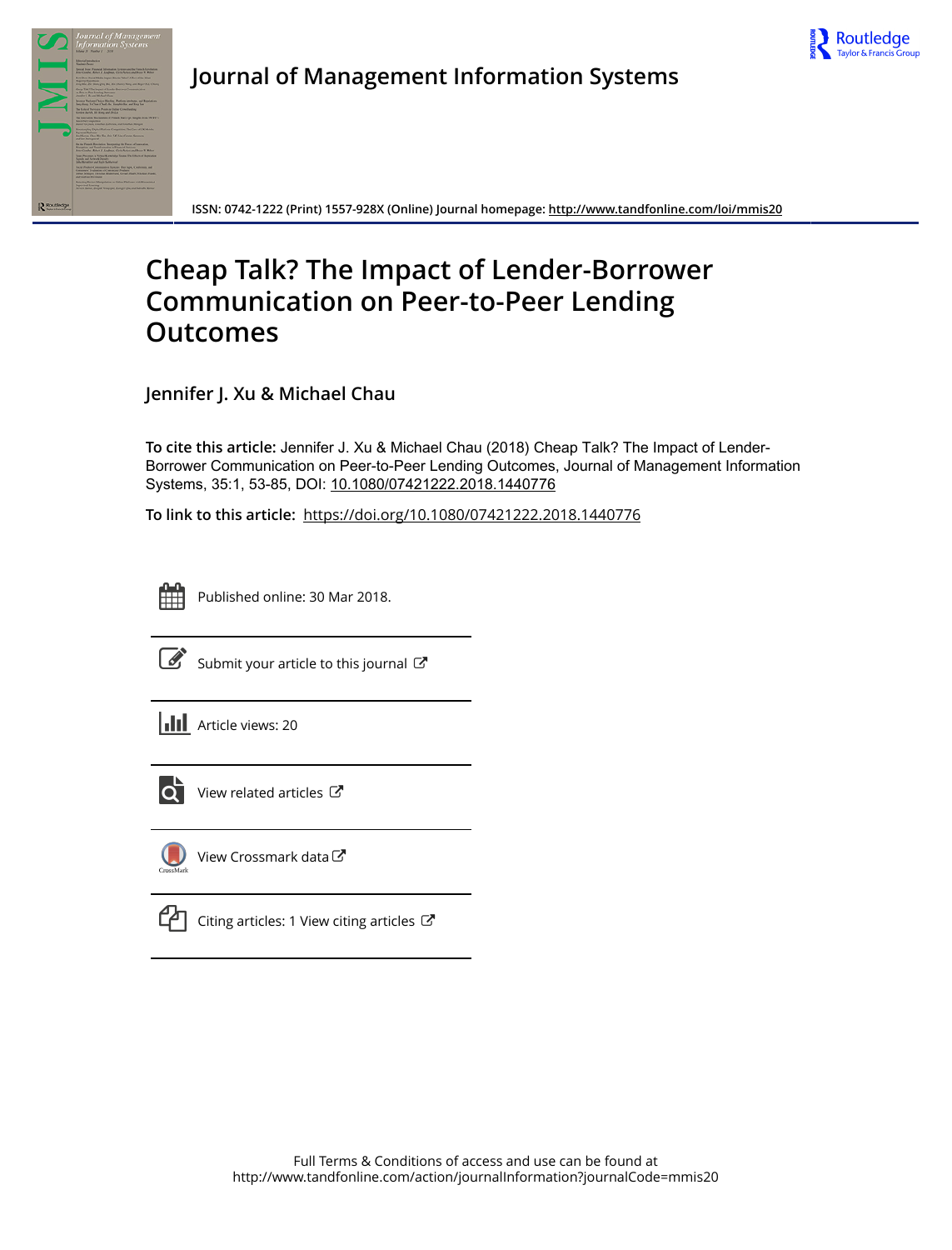# Cheap Talk? The Impact of Lender-Borrower Communication on Peer-to-Peer Lending Outcomes

# JENNIFER J. XU AND MICHAEL CHAU

JENNIFER J. XU ([jxu@bentley.edu](mailto:jxu@bentley.edu)) is an associate professor of computer information systems at Bentley University. She received her Ph.D. in management information systems from the University of Arizona. Her research interests include business intelligence, data mining and knowledge discovery, social network analysis, human– computer interaction, and enterprise systems, with expertise in applying analytics in a variety of domains. She has published more than 60 articles in information systems journals, books, and conference proceedings. She serves on the editorial boards of Communications of the AIS and Journal of Security Informatics.

MICHAEL CHAU ([mchau@business.hku.hk\)](mailto:mchau@business.hku.hk) is an associate professor in the Faculty of Business and Economics at the University of Hong Kong. He received his Ph.D. in management information systems from the University of Arizona. His interests focus on the intersection of information systems, computer science, business analytics, and information science, with a focus on the applications of data, text, and web mining in various domains. His research has resulted in over 120 publications in journals and conferences. He was the Program Co-chair of ICIS 2013 and the Founding Co-Chair of the Pacific Asia Workshop on Intelligence and Security Informatics series.

ABSTRACT: The limited information provided by peer-to-peer (P2P) lending platforms often is not sufficient for lenders to determine if a borrower is trustworthy and able to repay the loan. Using a unique dataset from a P2P lending platform, which allows lenders to seek information directly from borrowers and borrowers to respond to the questions and comments, we examine the impact of lender-borrower communication on funding outcomes and loan performance. Our results show that not only the amount but also the content of such direct communication matters. Specifically, the number of lender comments is negatively associated with funding success, while the number of borrower responses is positively associated with funding success, although only comments help reduce the final interest rate. The role of the communication is even stronger for listings with poor credit grades. Moreover, lenders are influenced by other lenders' (positive or negative) comments and the quality of the information disclosed in borrower responses can affect funding outcomes. Loan performance (e.g., default ratio), however, cannot be predicted based on the amount

Color versions of one or more of the figures in the article can be found online at [www.tandfonline.com/mmis.](http://www.tandfonline.com/mmis)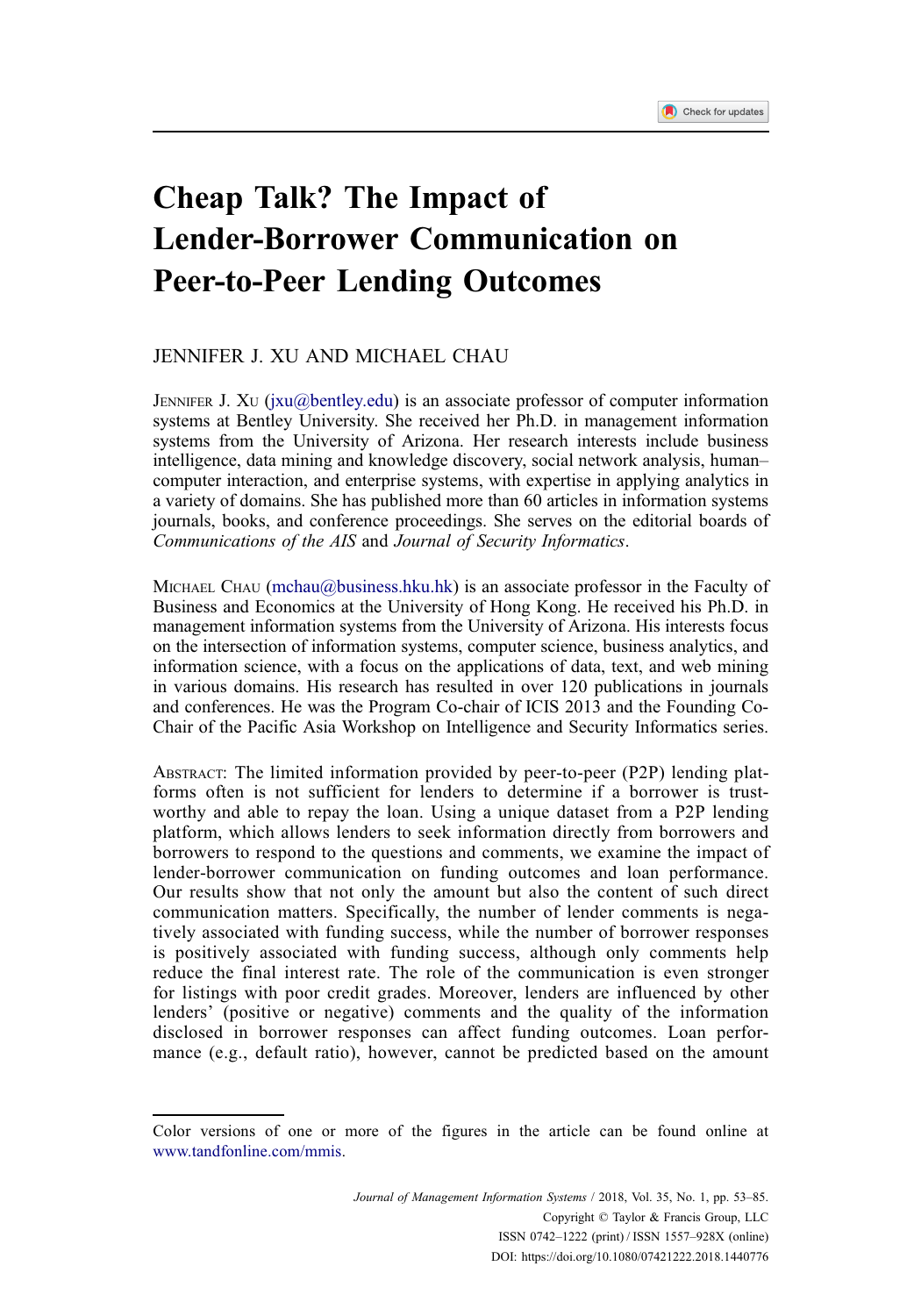<span id="page-2-0"></span>of lender borrower communication. This research broadens and deepens our understanding of the roles of information disclosure, social influence, information quality, and trust in economic exchanges in online settings.

KEY WORDS AND PHRASES: information quality, lender-borrower communication, online trust, P2P lending, peer-to-peer systems, social influence.

The advance of information technology (IT) has spawned a strong wave of financial innovations in recent years including crowdfunding and social lending, mobile payment, digital currency, blockchain, and thematic investing, among many others. As one of the earliest examples of the "FinTech Revolution," peer-to-peer (P2P) lending has gone through cycles of adventure and development since its emergence around the world in the middle of the 2000s [37, [49](#page-31-0)].

P2P lending has been enabled by online auction platforms that allow individuals to acquire loans from other people without an intermediary financial institution (e.g., a bank). The greatest challenge facing P2P lenders is information asymmetry, a situation in which one party in a transaction has more or better information than the other [[1](#page-29-0)]. In other words, while borrowers know about their own financial status and repayment capabilities, individual lenders have very little information about who the borrowers are and whether they are trustworthy. In traditional lending transactions, financial institutions such as commercial banks have access to detailed information of borrowers and sophisticated risk-assessment instruments. As a result, they are able to mitigate information asymmetry and reduce risks effectively. In the P2P lending context, however, the information asymmetry between borrowers and lenders is significantly elevated and the adverse selection problem is more severe. Because P2P platforms usually do not offer any guarantees that borrowers would repay the loans on time, lenders must make careful selections from a large number of available loan requests (also called listings) that are subject to a high level of uncertainty, opportunism, and risks [[18\]](#page-30-0).

To reduce uncertainty and financial risks, many lenders often strive to find more information about listings and the borrowers who create those listings before making lending decisions. However, due to the virtual nature of the online settings, the information sources that lenders can access are often limited to only the platform and the borrowers. A P2P platform generally provides the hard credit information (e.g., credit score, debt-income ratio) about a borrower. Such hard information is most important for lenders' decision making. In addition, lenders may rely on other "soft" clues, such as social capital (e.g., number of friends a borrower has) [\[17](#page-29-0), [33\]](#page-30-0), demographics (e.g., age, gender, and personal images) [[15,](#page-29-0) [43](#page-31-0)], and loan descriptions [\[28](#page-30-0), [36](#page-30-0)] to determine the trustworthiness of a borrower.

A number of research studies have examined P2P lending transactions on various platforms seeking to discover the determinants that affect lenders' funding decisions and the performance of loans [\[16](#page-29-0), [29](#page-30-0), [33](#page-30-0), [51](#page-31-0)]. Although considerable progress has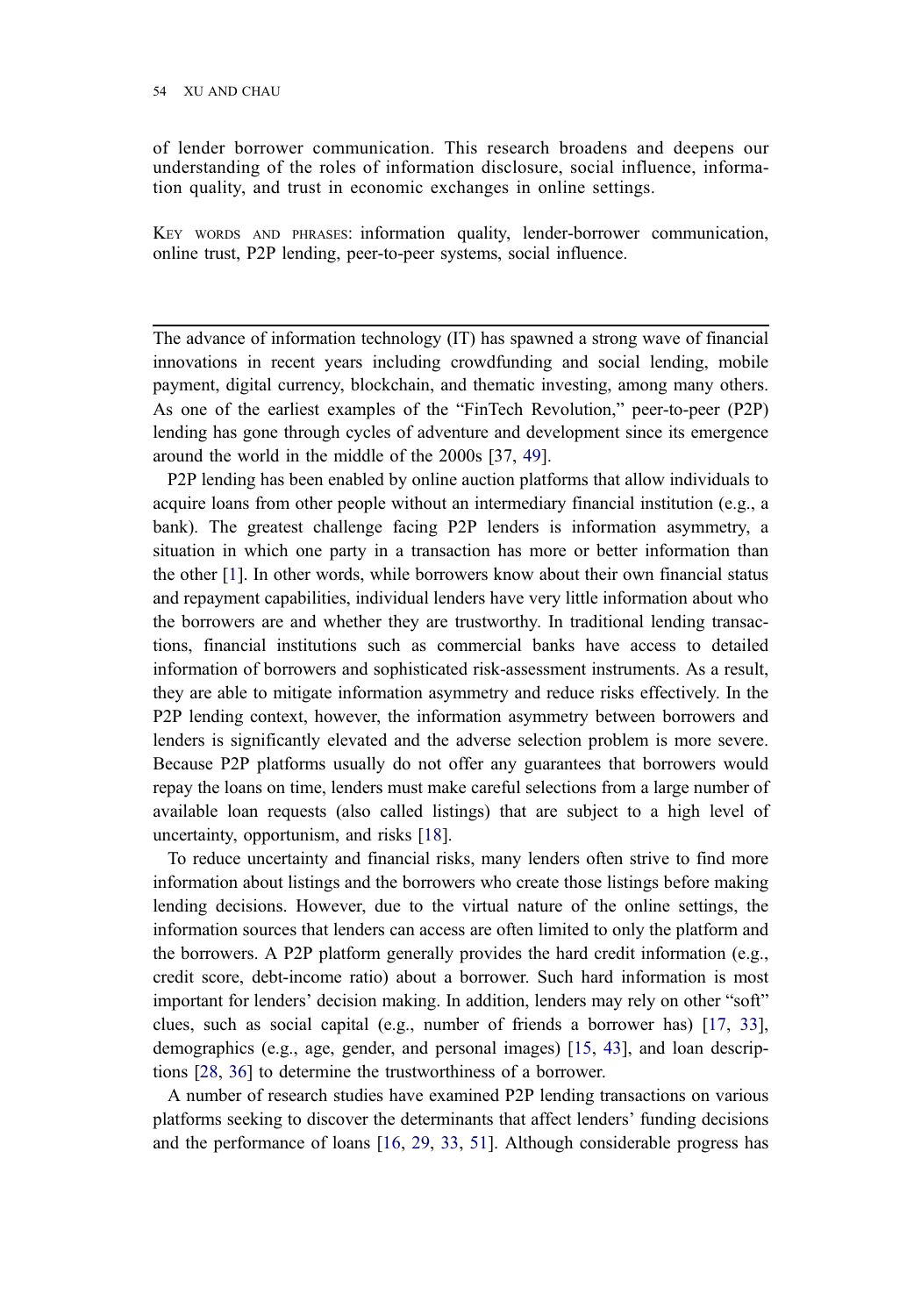been made, a few key questions remain elusive: Does it help mitigate information asymmetry if borrowers provide more information? Do lenders trust borrowers as a reliable information source? Are lenders influenced by the behaviors and opinions of their peer lenders when making decisions?

Our research will examine the effects of direct communication between lenders and borrowers on funding outcomes and loan performance. Because of anonymity on P2P platforms, it is almost impossible for lenders to get any information from borrowers through face-to-face contacts. However, the platform that we study in this research allows lenders and borrowers to engage in direct communication using the "comment" feature on the website, which is not commonly available on other P2P platforms. With this feature, lenders can post questions and request additional information, make comments, or express personal opinions about the listing. The borrower can respond by providing requested information, clarifying outstanding issues, or assuring lenders of timely repayment. Both comments and responses are displayed on the listing page so prospective lenders can view or participate in the discussion.

With this unique feature and its corresponding data set, we will be able to discover how lenders may leverage the information from different sources to reduce uncertainty caused by the information asymmetry problem. Our fundamental research question is: To what extent does the direct lender-borrower communication, as well as the information presented in the conversation, affect funding outcomes and predict loan performance? To address this question, we first attempt to ascertain (1) whether such communication plays a role in affecting funding outcomes, and (2) whether the effect is different for different types of borrowers. We then delve into the contents of the communication to explore (3) whether lenders actually utilize comments posted by other lenders as an information cue during their decision-making processes, and (4) how the quality of the information provided in the responses by borrowers affects lending outcomes. Last, we wonder (5) whether the lender-borrower communication helps predict if a loan will default.

Our research is different from other P2P lending studies in two aspects. First, our research focuses on the direct communication between lenders and borrowers, which has been understudied in the prior literature. Only one study has briefly touched upon this question based on data from a Korean P2P lending platform, which reports that the number of messages posted by borrowers on a QA bulletin board is positively associated with funding outcomes during the period of late repayment of borrowers [[51\]](#page-31-0). This type of dynamic interaction we study in this research is different from other passive forms of information presentation (e.g., images and loan descriptions) and can facilitate lenders' information-seeking and borrowers' trustbuilding goals. It may also help plant the seeds for forming future social relationships between lenders and borrowers. Second, while most prior research has investigated P2P platforms in developed countries (e.g., Prosper.com in the United States), the platform we study is in China, which has a disparate financial environment (e.g., the lack of a nationwide credit system), legislation, and regulation systems, and culture compared to developed countries. Under greater uncertainty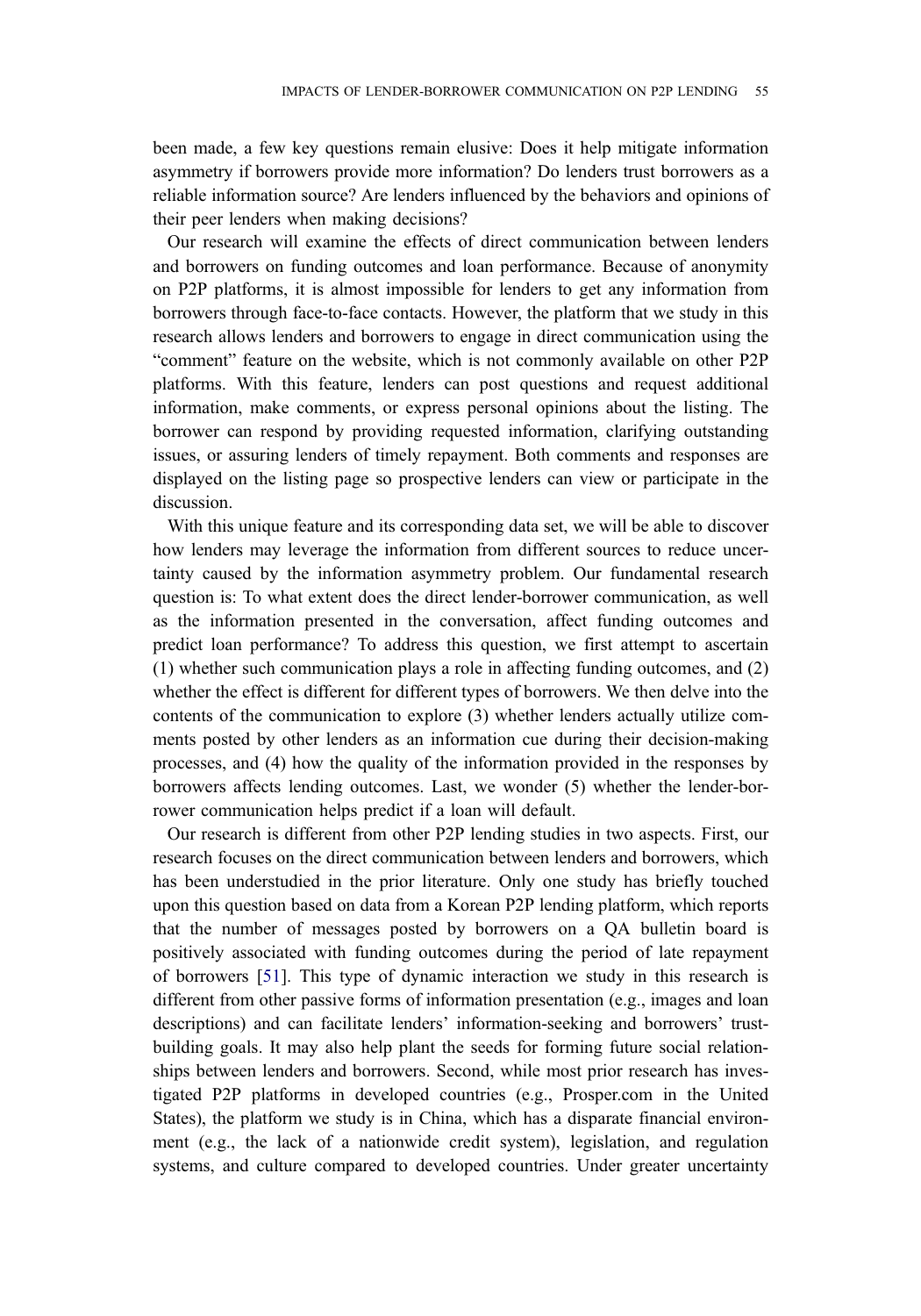<span id="page-4-0"></span>than their western counterparts, Chinese lenders may have different patterns of trust in information provided directly by borrowers. A recent survey notes that trust in borrowers is more important than trust in an intermediary in affecting lenders' willingness to lend in China's P2P context [[10\]](#page-29-0). Unanswered is whether lenders trust borrowers and are willing to lend money based on the information from the borrowers in P2P marketplaces in China.

### Literature Review

### P2P Lending

The lending processes on most P2P platforms are rather similar. We use Prosper. com, which is one of the largest P2P platforms in the United States, as an example to illustrate the process. On Prosper.com, a borrower can create a loan request, called listing, with an amount between \$2,000 and \$35,000. The borrower must also specify the maximum interest rate he or she is willing to pay. Lenders can bid on the listing by contributing a certain amount (with a minimum of \$50) and specifying the minimum interest rate they are willing to accept. A listing is closed as soon as it receives 100 percent of the funding. A listing may remain active for up to seven days. If the listing is not fully funded before the end of the seven-day period, the listing is considered failed and closed.

A fully funded listing will be materialized into a loan. On Prosper.com, each loan has a fixed maturity of 36 months and each monthly payment made by the borrower is distributed among the winning lenders based on their contribution proportions. The status of a loan that has been repaid up to the payment schedule is "current." A loan's status can also be "one month late" or "two months late." A loan that is late for three or more months is considered to be in default.

The true identities of users (i.e., borrowers and lenders) are never publicly disclosed on Prosper.com. However, to engage in a borrowing or lending transaction, a user's identity must be verified by the platform based on the user's social security number, driver's license number, and bank account number. In addition, Prosper.com assigns each borrower a letter credit grade from AA (high quality) to HR (low quality) based on the borrower's credit report from Experian. Prosper.com publishes several metrics about a borrower including the debt-to-income ratio, home ownership, past and present delinquencies, current credit lines, bankcard utilization, and so on. The platform also allows a borrower to enclose additional information (e.g., location, gender, age, marital status, and a self-portrait image), and a brief text description about the loan (e.g., the purpose, the proof of repaying abilities, etc.). Such information, however, is not subject to verification by Prosper.com.

Platforms may vary in some of the operations in the lending process. For example, on some platforms, if a listing is fully funded before the seven-day period expires, lenders can compete and bid down the final interest rate. The loan maturity period may also vary from 3 to 36 months.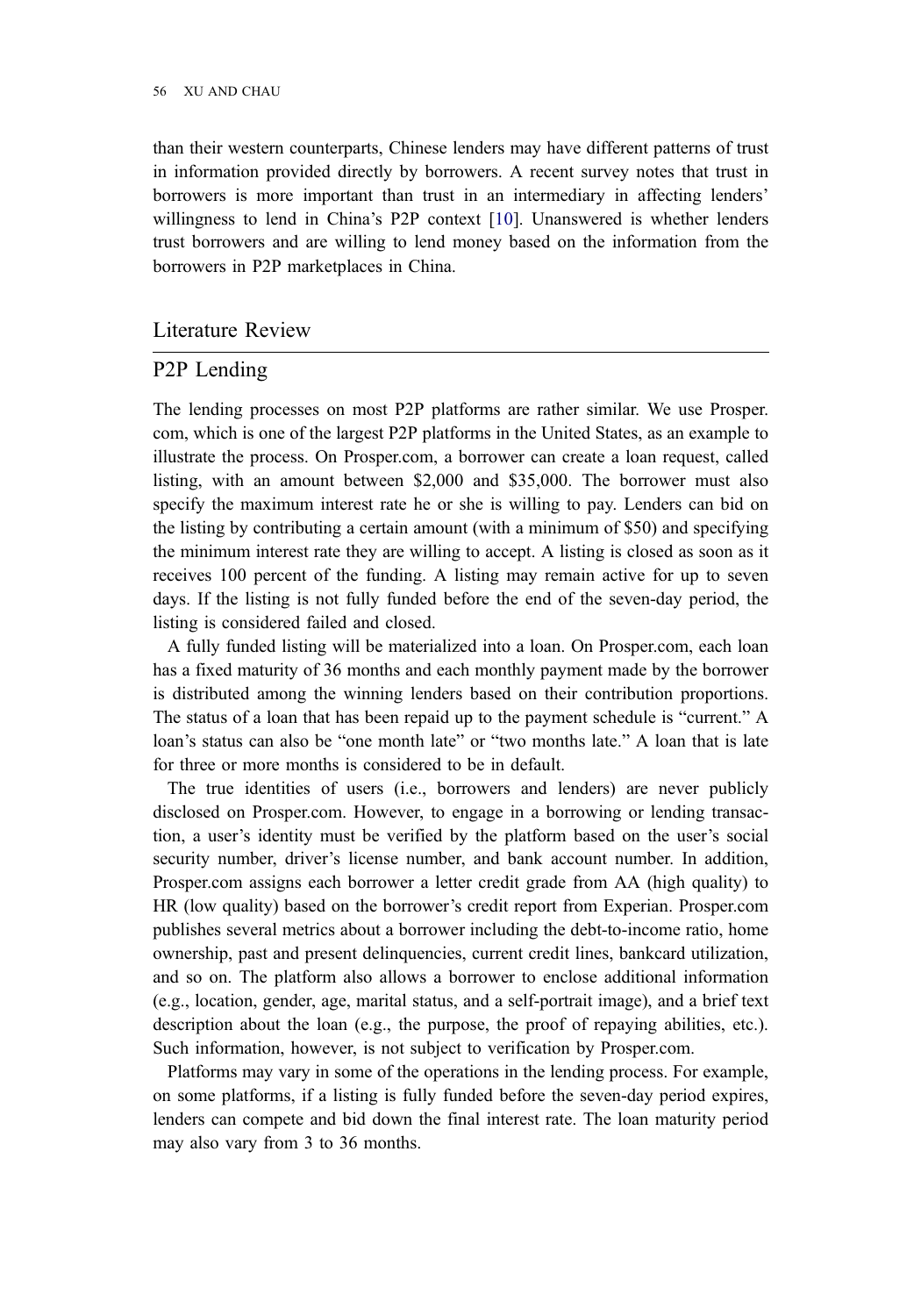### <span id="page-5-0"></span>Hard and Soft Information

As information asymmetry is the major concern in P2P lending, the prior literature mostly focuses on how lenders make investment decisions based on various types of information. Petersen [\[42](#page-31-0)] categorized financial information into two types: hard information and soft information. Hard information refers to information about an individual's financial status that can be objectively verified and used as a signal of quality. This type of hard information often includes a borrower's credit grade, debtto-income ratio, number of bank cards, number of credit inquiries on the borrower, credit history length, and home ownership [[33\]](#page-30-0). Because the hard information is based on the financial history of a borrower, it is naturally the most credible source of information that lenders tend to rely on when making lending decisions. Accordingly, research has shown that most factors in the hard information category can significantly affect funding outcomes, which are often captured by funding success and final interest rate of a loan request [[20,](#page-30-0) [29,](#page-30-0) [33,](#page-30-0) [52\]](#page-31-0). Borrowers with a high credit grade and low debt-to-income ratio can get their listings fully funded with a lower final interest rate relatively easily. An exception is home ownership, the impact of which has been found to be nonsignificant probably because it is not a strong sign of financial security after the subprime mortgage crisis in the United States in the late 2000s [[20,](#page-30-0) [52](#page-31-0)].

Soft information refers to informational cues other than the above-mentioned hard measures [\[33](#page-30-0)]. Based on the elaboration likelihood model, Greiner and Wang [\[18](#page-30-0)] examined the cognitive process of decision making of lenders and confirmed that hard information and soft information are processed via different routes (central vs. peripheral) and have varying influence on lenders' trust and bidding behavior. Soft information usually cannot be objectively verified and quantified, but may be "hardened" by information technology into usable forms for lenders. For example, social capital, a most commonly studied type of soft information, has been measured using the number and type of friends a borrower has. Most P2P platforms allow users to create friendship links with one another and specify the types of the relationships (e.g., online only, schoolmates, relatives, etc.). Accordingly, the social capital of a borrower and the number of friend endorsements that his or her listing receives may become a signal of listing quality that influences the funding outcomes [[17\]](#page-29-0). Research has shown that this effect is more significant for listings with lower borrower credit grades, for which lenders have to make more subjective assessments of the potential risks [[33\]](#page-30-0). Lenders may also derive signals of quality from other types of soft information such as images, demographics, and the preparedness of listings [[37](#page-30-0), [18](#page-30-0)]. For example, Duarte et al. [[15\]](#page-29-0) coded perceived trustworthiness based on the self-portrait images posted by borrowers and found that borrowers who appear to be more trustworthy are more likely to get their listings funded. Similarly, Pope and Sydnor [[43\]](#page-31-0) studied several individual characteristics (e.g., race, gender, age, attractiveness, etc.) based on borrower images and found that black borrowers are less likely to receive funding than white borrowers with similar credit profiles.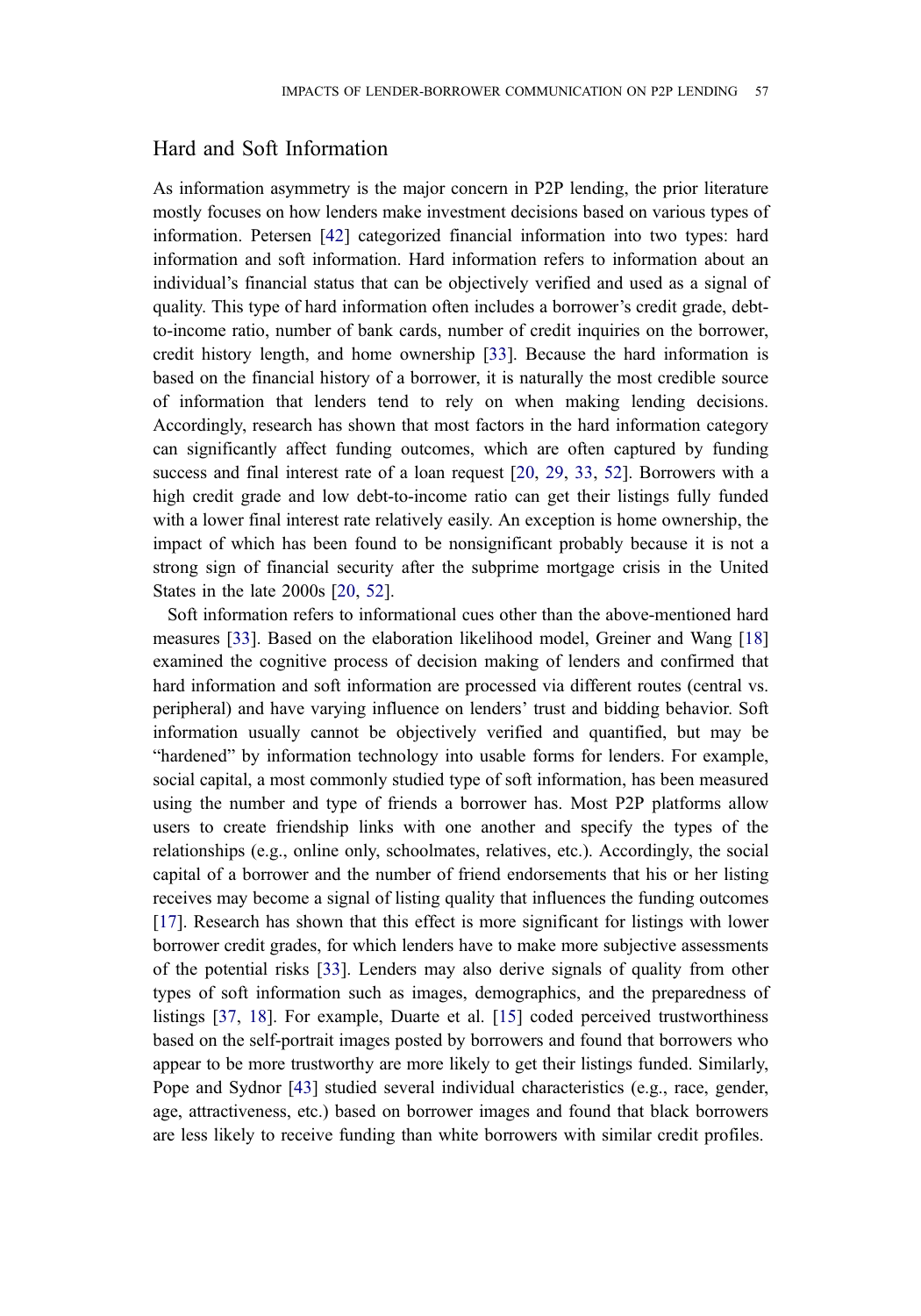<span id="page-6-0"></span>Regarding loan performance, measured by the likelihood of default or default rate, it has been found that hard scores are significant predictors of loan performance [\[13](#page-29-0), [33,](#page-30-0) [48](#page-31-0)]. Most studies have reported that borrowers with better credit grades tend to have lower default rates [[15,](#page-29-0) [21](#page-30-0), [43\]](#page-31-0). Lin et al. [[33\]](#page-30-0) estimated that the odds of a borrower's defaulting decreases by 9 percent on average if the borrower has friends in their social network with verified identities and who act as lenders. However, other studies have found that borrowers with good personal or social capital may not necessarily perform well in their ex post loan payments and tend to default more often than those with good hard scores [[43,](#page-31-0) [52\]](#page-31-0).

In addition to the verifiable hard information and soft information such as social capital and demographics, the optional loan descriptions, which borrowers provide along with their listings, have also been shown to affect lenders' decision making. In the loan description section on a listing page, a borrower can write a brief narrative to state the purpose of the loan, explain the reasons for a poor credit history, justify repaying abilities, or disclose other personal information that the borrower wants the lenders to know. Studies have shown that lenders tend to believe in what is disclosed in loan descriptions and trust the borrowers to some extent. Herzenstein et al. [\[21](#page-30-0)] found that the more identity claims (i.e., trustworthy, economic hardship, hardworking, successful, moral, and religious) a borrower makes in his or her loan descriptions the more likely for the listing to be funded. However, lenders' trust based on the identity claims may cause lenders negative consequences as the number of identity claims is positively associated with defaults in the loan performance analysis. Sonenshein et al. [\[48](#page-31-0)] examined loan descriptions through the theoretical lens of social accounts and found that lenders react to different social accounts differently. Descriptions combining explanation with acknowledgment or explanation with denial raise the perceived trustworthiness of the borrower and further increase the likelihood of positive funding outcomes. Larrimore et al. [\[28](#page-30-0)] reported that the linguistic features in loan descriptions (e.g., extended narratives, concrete descriptions, and quantitative words) are indicators of trustworthiness and are positively associated with funding success. Moreover, spelling mistakes, text length, and even the use of emotional words in the descriptions may also affect funding outcomes [[14\]](#page-29-0). Michels [[36\]](#page-30-0) found that listings with more disclosures can attract more bids and lower the final interest rate, but often perform poorly in the repayment process with a higher likelihood of default.

Our research investigates a different type of information source that has not been studied in the prior literature—the direct communication between lenders and borrowers. Such communication provides an extra venue through which the information asymmetry problem may be mitigated. It makes it possible for lenders to actively seek information from borrowers and for borrowers to strategically build lender trust. In this research, we study the comment feature available on a P2P lending platform and the impact of the direct communication. We posit that as lenders and the borrower of a listing engage in direct communication, more information about the borrower and the listing will be disclosed during the conversation, helping reduce uncertainty; and consequently, the funding outcomes will likely be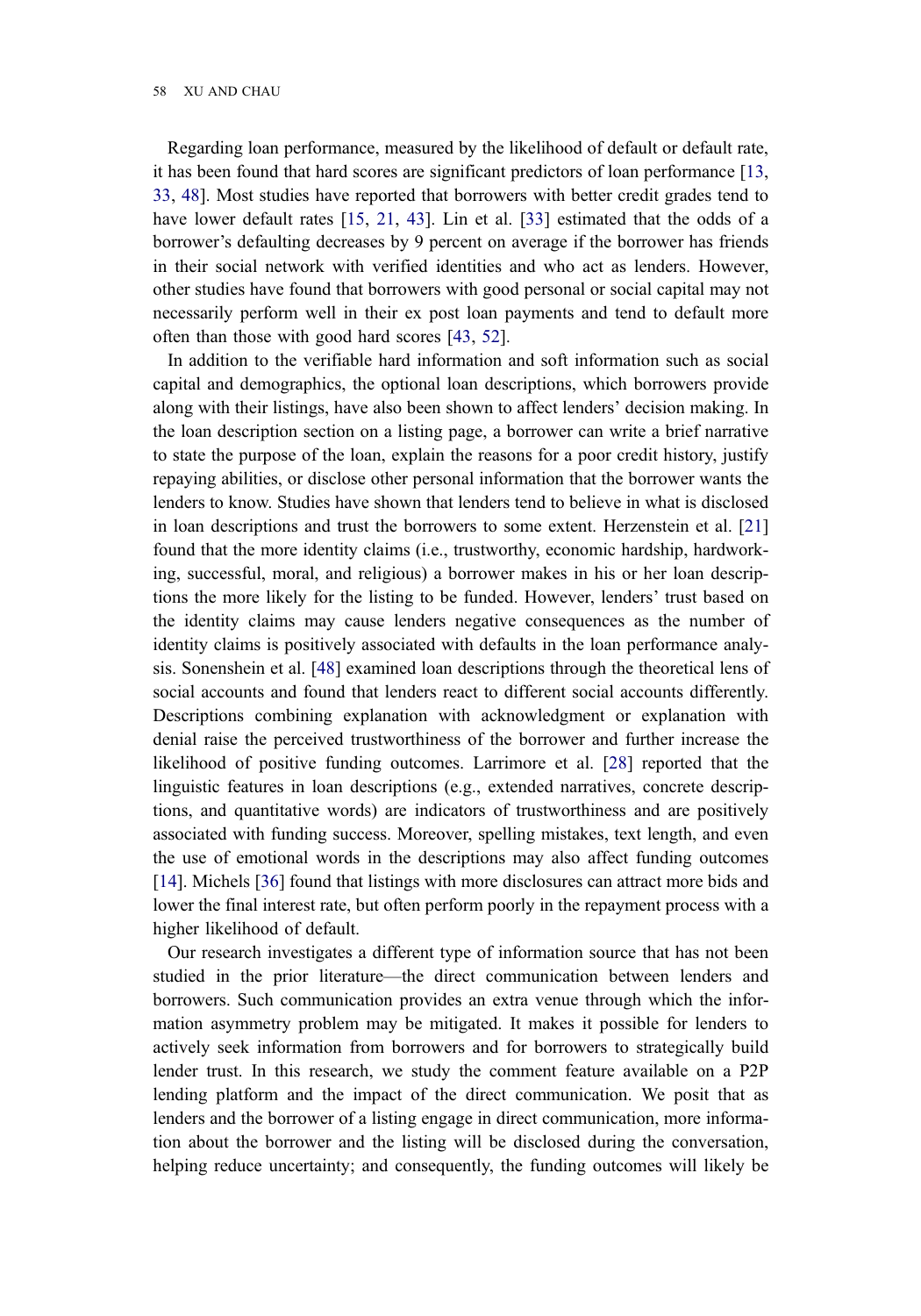affected. However, before analyzing the content of the messages, we cannot further predict the direction of the association because based on more information, lenders may be able to make more rational decisions either to fund a promising listing or to discover potential risks in a listing.

Hypothesis 1 (Direct Communication—Funding Outcome Hypothesis): The amount of direct lender-borrower communication on a listing is associated with the listing's funding outcomes.

Decomposing the lender-borrower communication into lender comments and borrower responses, we hypothesize that both types of messages will affect funding outcomes. The prior literature has used funding success and final interest rate to represent funding outcomes. We thus refine our H1 as:

Hypothesis 1a: The number of lender comments on a listing is associated with listing's funding success.

Hypothesis 1b: The number of borrower responses to comments is associated with listing's funding success.

Hypothesis 1c: The number of lender comments on a listing is associated with a loan's final interest rate.

Hypothesis 1d: The number of borrower responses to comments is associated with a loan's final interest rate.

Lenders tend to rely more on soft information–based quality signals (e.g., social capital) if a listing is risky (i.e., with a poor credit grade) [\[33](#page-30-0)], and borrowers with a lower credit grade tend to make more identity claims and use more social accounts to enhance lenders' trust [\[21](#page-30-0), [48\]](#page-31-0). Our second hypothesis thus is intended to ascertain the strength of the impact with respect to a listing's risk level.

Hypothesis 2 (Credit Grade—Funding Outcome Hypothesis): The impact of the direct communication is stronger for listings with a lower credit grade.

As in H1, we investigate this hypothesis in both the lender aspect and borrower aspect:

Hypothesis 2a: The impact of lender comments on the funding success is stronger for listings with a lower credit grade.

Hypothesis 2b: The impact of borrower responses on the funding success is stronger for listings with a lower credit grade.

Hypothesis 2c: The impact of lender comments on the final interest rate is stronger for listings with a lower credit grade.

Hypothesis 2d: The impact of borrower responses on the final interest rate is stronger for listings with a lower credit grade.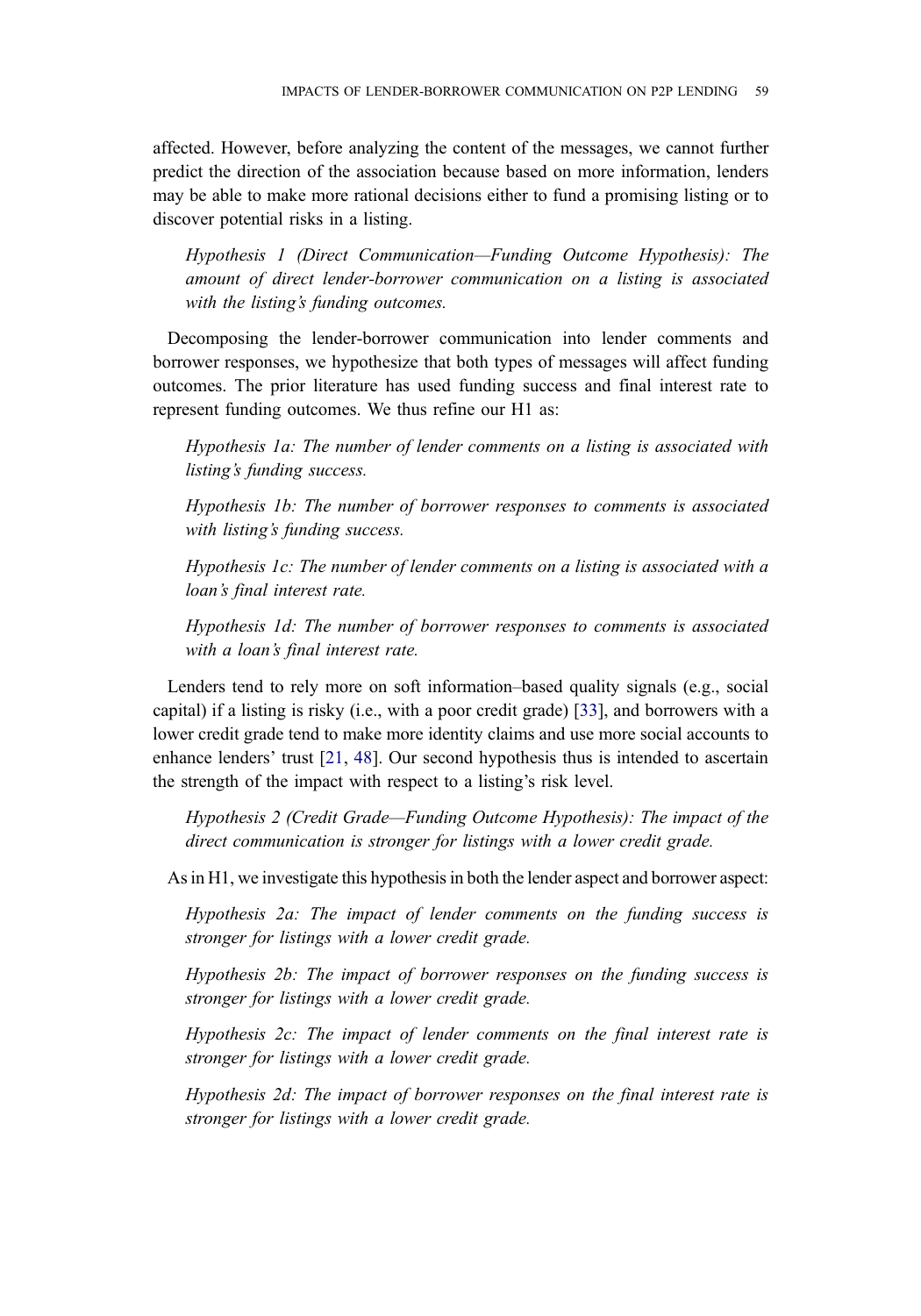### <span id="page-8-0"></span>Social Influence

Whether it is hard or soft, the information that has been examined in most of the prior studies primarily concerns the types of quality signals that lenders may derive from the static attributes available on a listing page. Additionally, lenders may also be influenced by watching and observing the actions and behaviors of their peers (i.e., other lenders) during the dynamic bidding process. Prior research has shown that social influence is common in many decision-making processes. In the contexts of electronic transactions in general and P2P lending in particular, social influence may manifest itself in various forms such as herding and customer reviews.

The P2P lending literature on the impact of social capital has shown that lenders usually take a borrower's social capital (e.g., number of friends) as a quality signal and that the more endorsements a listing receives from a borrower's friends, the more positively lenders perceive a listing [[19,](#page-30-0) [33\]](#page-30-0). Furthermore, a borrower's affiliation with a social group may also impose certain pressure on the borrower and engender stronger incentives for repayment [[27\]](#page-30-0).

More important, as a type of crowdfunding, a P2P lending transaction usually involves multiple lenders, which naturally makes it a social process. Thus, a lender's decision about whether to bid on a listing and how much to contribute to it may to some extent be affected by the behaviors of other lenders. A phenomenon that clearly manifests such a social effect is herding, which is also called a "bandwagon effect." That is, in addition to relying on the available hard and soft information, individuals may also make their lending decisions based on the number of people who have already bid and the total amount they have contributed [[6,](#page-29-0) [52](#page-31-0)]. For example, by analyzing the bidding transactions on Prosper.com, several studies have found direct evidence of herding behaviors among lenders on various P2P platforms [[9,](#page-29-0) [29\]](#page-30-0). Further, this herding behavior pattern has been found to follow a power law, which implies that the more bids a listing has already received, the faster it attracts more bids [\[46](#page-31-0)]. Greiner [[16\]](#page-29-0) reported that factors such as the uncertainty, lenders' experience, and search costs significantly influence lenders' herding behavior. Zhang and Liu [\[52](#page-31-0)] differentiated between rational and irrational herding and discovered that, although both are socially influenced, these two types of behaviors involve different patterns and lead to different outcomes. Rather than following their peer's decisions (irrational herding), rational lenders actively observe and learn from other lenders to make better decisions using available borrower and listing information. So loans selected based on rational herding perform better than those on irrational herding.

The effects of social influence have been frequently documented and studied in the electronic commerce literature. A few studies report that on eBay, one of the largest online auction sites in the United States, buyers tend to bid on items that have already received many bids [[47\]](#page-31-0) and the evaluation of the trustworthiness by other buyers, as represented by the seller rating, has a significant impact on item prices [[22\]](#page-30-0). On Amazon and other online retailer websites, product reviews by customers have become a form of electronic word-of-mouth that influences many consumers'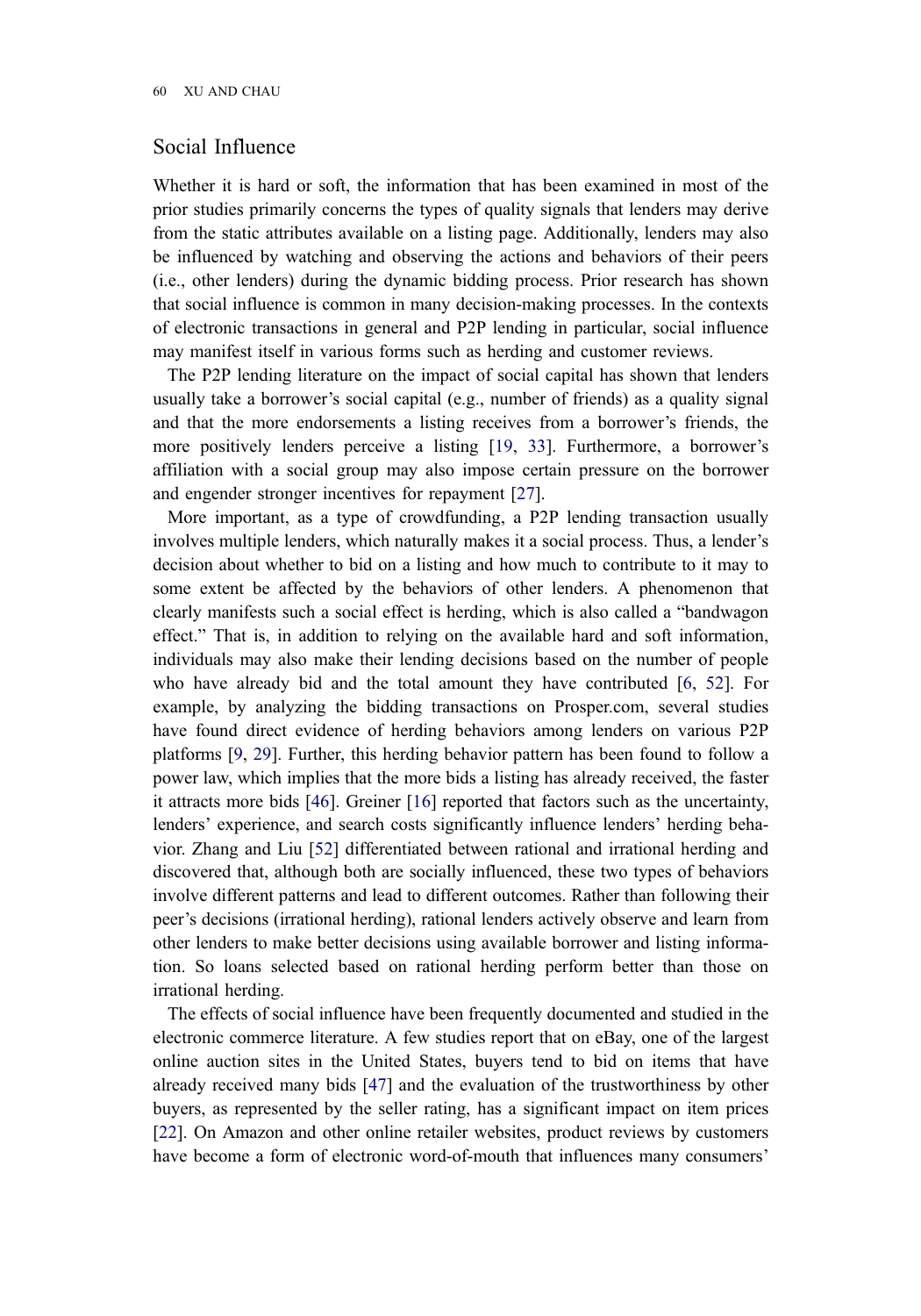<span id="page-9-0"></span>purchase decisions [[53](#page-31-0)]. Customers frequently take into consideration product ratings, and feedback and opinions written by other customers before they make purchases [[38\]](#page-30-0) and their purchasing intentions increase as the number of reviews increases [[40\]](#page-31-0). Sometimes, customers trust peer-generated reviews more than expert reviews [[54\]](#page-31-0).

Customers use product reviews and ratings because when they face incomplete information (e.g., when it is impossible to directly examine the physical characteristics and quality of a product), individuals have to seek information from other sources to make decisions in order to reduce risks and uncertainty [[38\]](#page-30-0). Believing that others may possess additional, private information, individuals perceive the decisions and opinions of others as an important quality signal. Specifically, peergenerated reviews can provide diagnostic information about a product and the review extremity (positive or negative) [[38\]](#page-30-0) and the amount of information provided in the review content significantly affect other customers' perception of the usefulness and helpfulness of the reviews [\[26](#page-30-0)]. In particular, positive reviews often lead to the growth of product sales [\[32](#page-30-0), [55\]](#page-31-0) and negative opinions can strongly discourage other customers from making purchases [\[30,](#page-30-0) [45](#page-31-0)].

Our research investigates the direct communication between lenders and borrowers. Any questions or comments posted by a lender can be accessed and viewed by all other prospective lenders. From the perspective of a lender, other lenders' opinions and comments may signal the quality of the listing, given the possibility that other lenders may hold private information about the listing and the borrower. Our third hypothesis concerns the social impact that lenders have on their peer lenders:

Hypothesis 3 (Lender Comments—Funding Outcome Hypothesis): The content of lender comments has a significant impact on funding outcomes.

For example, a lender's request for information about a borrower's income data may signify that the listing is not well-prepared or that the borrower is even intentionally hiding such critical information from the lenders. Similarly, a negative comment in a skeptical tone may turn many other lenders away. On the other hand, a lender's positive comment supporting the borrower may imply that the lender has a good reason to trust the borrower. With these quality signals identified from the content of lender comments, we can better posit the direction of their impacts on lending outcomes. Note that a positive outcome means that a listing is successfully funded with a lower interest rate, and vice versa.

Hypothesis 3a: The number of lender inquires is negatively associated with the funding success.

Hypothesis 3b: The number of positive comments is positively associated with the funding success.

Hypothesis 3c: The number of negative comments is negatively associated with the funding success.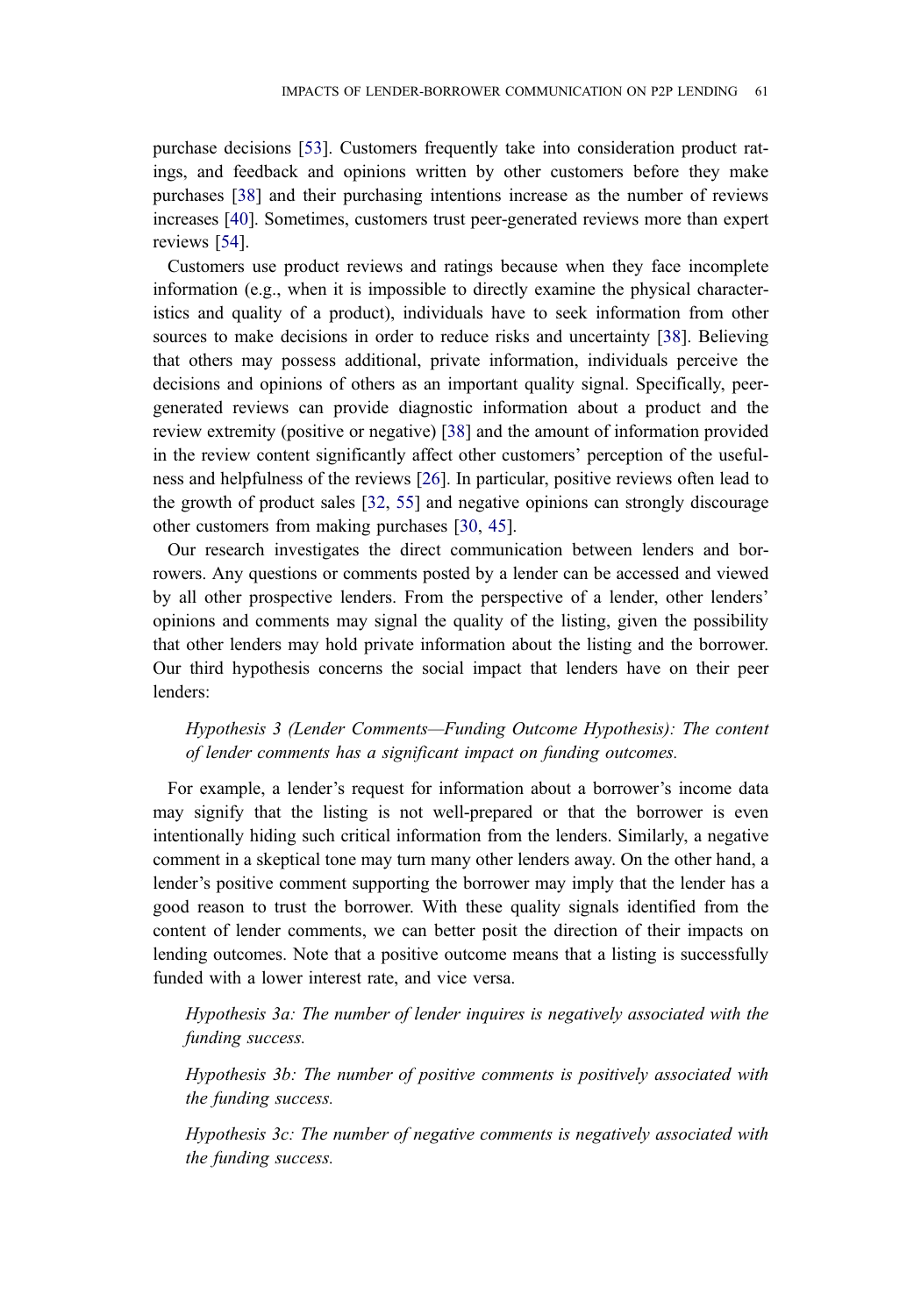<span id="page-10-0"></span>Hypothesis 3d: The number of lender inquiries is positively associated with the final interest rate.

Hypothesis 3e: The number of positive comments is negatively associated with the final interest rate.

Hypothesis 3f: The number of negative comments is positively associated with the final interest rate.

Having received comments or questions from lenders, a borrower can post responses to the comments on his or her listing page. All lenders would be able to view the responses. These borrower responses may serve as an additional information source for the lenders to make quality judgment. Thus, the quality of the information disclosed in borrower responses may affect lenders' decisions as well.

### Information Quality

Information quality has long been an important research subject in the information systems (IS) literature [\[4](#page-29-0)]. It is regarded as one of the most essential measures for information systems success [[12\]](#page-29-0). Our review of the literature suggests that information quality is not an atomic construct but a complex, multidimensional concept. Prior research has identified various dimensions of information quality. Zmud [\[56](#page-31-0)] in his pioneering study first investigated the concept of information and proposed that quality information should have several merits such as accurate, factual, reliable, and reasonable. Wang and Strong [[50\]](#page-31-0) proposed a comprehensive model for information quality and identified and categorized information quality attributes into four types: intrinsic, contextual, representational, and accessibility dimensions. Intrinsic components (believability, accuracy, objectivity, and reputation) concern the quality of information in its own right. The contextual dimension represented by attributes such as relevancy and timeliness, completeness, and amount of information, is evaluated with respect to the requirements of the task at hand. Representational and accessibility dimensions highlight the role of the information systems that produce the information. Many more recent studies have sought to refine these information quality models or empirically validate the structure of the hierarchical model by Wang and Strong [[7,](#page-29-0) [8,](#page-29-0) [31\]](#page-30-0). Among these models, a few attributes have been consistently regarded as the core quality indicators of information such as accuracy, completeness, timeliness (relevancy), and credibility (reliability). According to Bovee et al. [[7\]](#page-29-0), accuracy means that the information is true or error free with respect to some measured values; completeness refers to the information having all required parts; timeliness measures how long the information has been recorded; and credibility concerns whether there is sufficient information for the user to believe it.

Information quality has also been found to be an important explanatory variable in system adoption and acceptance research. In particular, user-perceived information quality has been shown to have an impact on users' risk assessment and trusting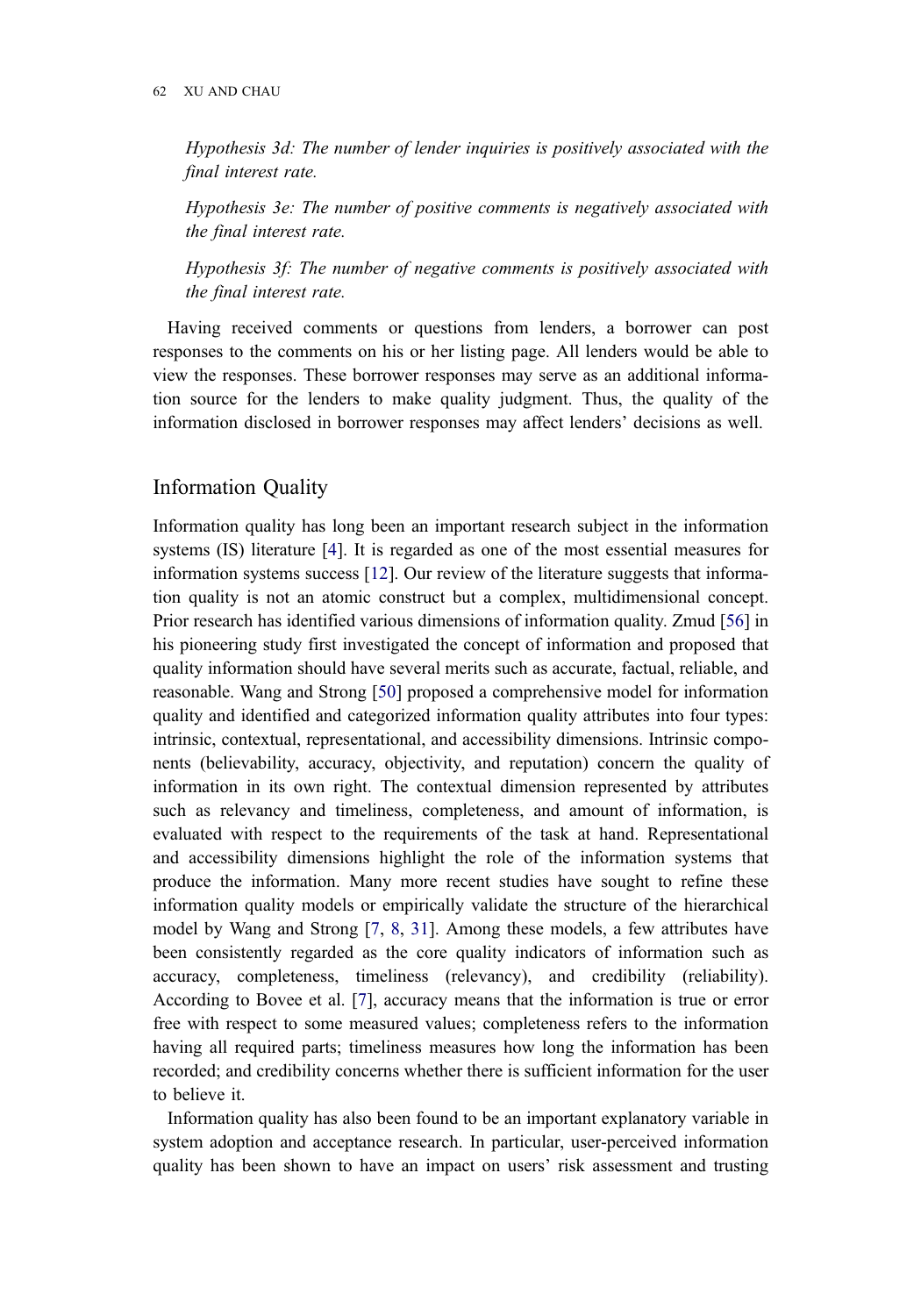<span id="page-11-0"></span>beliefs, which further influence their intentions to use systems [[25,](#page-30-0) [39,](#page-31-0) [44\]](#page-31-0). For example, Almahamid et al. [[2\]](#page-29-0) reported a significant positive relationship between perceived information quality and users' intention to use e-government systems.

In our context, the information disclosed in borrower responses is an alternative source accessible to the lenders in addition to the limited amount of hard and soft information. Although lenders have no means of verifying and determining the credibility and reliability of the borrower-provided information, the extent to which they perceive the information to be accurate, complete, timely, and adequate may impact their trust of the borrower and their lending decisions. However, as previously mentioned in the Direct Communication—Funding Outcome Hypothesis (H1), reduced information asymmetry and uncertainty may lead to either positive or negative funding outcomes. Our next hypothesis concerns the quality of the borrower-disclosed information in the communication:

Hypothesis 4 (Information Disclosure—Funding Outcome Hypothesis): The quality of information disclosed in borrower responses is associated with funding outcomes.

In our studies, we use four attributes to capture the quality of borrower disclosed information in their responses: perceived accuracy, perceived completeness, timeliness, and amount of information. The first three attributes are among the most widely used information quality measures [\[4](#page-29-0), [31](#page-30-0), [39](#page-31-0), [50](#page-31-0)]. The last one, amount of information, has also been recognized as an important intrinsic quality attribute [\[50](#page-31-0)] and an indicator of message complexity [[23\]](#page-30-0). We hypothesize that:

Hypothesis 4a: The perceived accuracy is associated with the funding success.

Hypothesis 4b: The perceived completeness is associated with the funding success.

Hypothesis 4c: The timeliness of response is associated with the funding success.

Hypothesis 4d: The amount of information in borrower responses is associated with the funding success.

Hypothesis 4e: The perceived accuracy is associated with the final interest rate.

Hypothesis 4f: The perceived completeness is associated with the final interest rate.

Hypothesis 4g: The timeliness of response is associated with the final interest rate.

Hypothesis 4h: The amount of information in borrower response is associated with the final interest rate.

Much attention has been paid to the impact of lender-borrower communication on the ex ante funding outcomes. We also attempt to see if such communication has any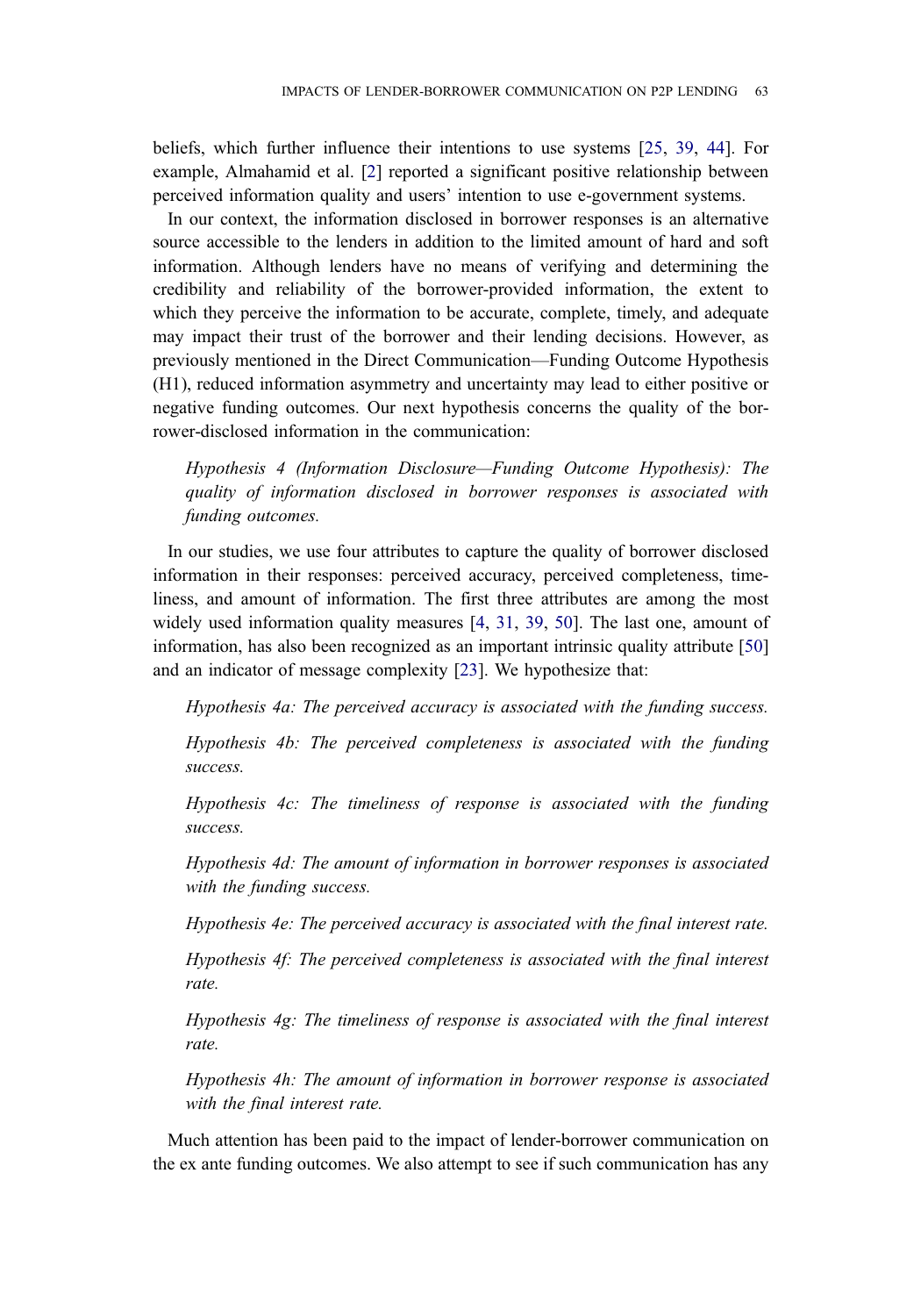influence on the ex post performance of loans. Our final hypothesis asks if the direct communication is related to a loan's performance.

Hypothesis 5 (Direct Communication—Loan Performance Hypothesis): The amount of direct communication is associated with the loan performance.

### Methods and Data

### Study Context

The platform we study in this research, LendingMarket, is one of the largest P2P lending marketplaces in China.<sup>[1](#page-29-0)</sup> Launched in 2007, LendingMarket has attracted over 55 million users with more than ¥70 billion in funded loans as of September 2017. The process for listing loan requests and bidding for loans is quite similar to that at Prosper.com. LendingMarket allows lenders to compete and bring down the final interest rate for a listing after it has received sufficient funding; and the loan maturity period is not fixed but may range from 3 to 36 months.

Because China does not have a nationwide credit system, it is not possible for the platform to quantify the credibility of a borrower based on the borrower's credit history. To address this problem, LendingMarket calculates each borrower's credit score based on the borrower's background information (e.g., education level and degrees, professional certificates, etc.), and assigns each borrower a letter credit grade from A (High Quality) to HR (High Risk).

To help lenders seek more information when making decisions, LendingMarket provides two types of online features to facilitate direct lender-borrower communication. One feature is the comment section on each listing page, where lenders can ask questions, make comments, or request that the borrower provide more information about the listing and the borrower. The borrower can decide which comments to respond to and how to respond. Another feature is the public forums where all users can share experiences and lessons learned, seek or provide investment advice, and discuss P2P related topics. There is a dedicated forum for borrowers to promote their listings. Listing advertisements posted in other forums often are deleted by the system administrator. Our research focuses on the comment feature.

### Data and Content Analysis

LendingMarket provided a data set with 53,742 listings made by 26,940 borrowers on the platform from June 2007 to December 2011. In addition to listing information, bidding transactions, user profiles and friends, and loan payment records, the data set also contains, for each listing, all the messages posted by lenders (comments) and the borrower (responses), the lenders' IDs, and the posting dates and times. Among all listings, 39,694 (73.9 percent) are valid listings with either a success or failure status. Listings that failed to enclose verifiable supporting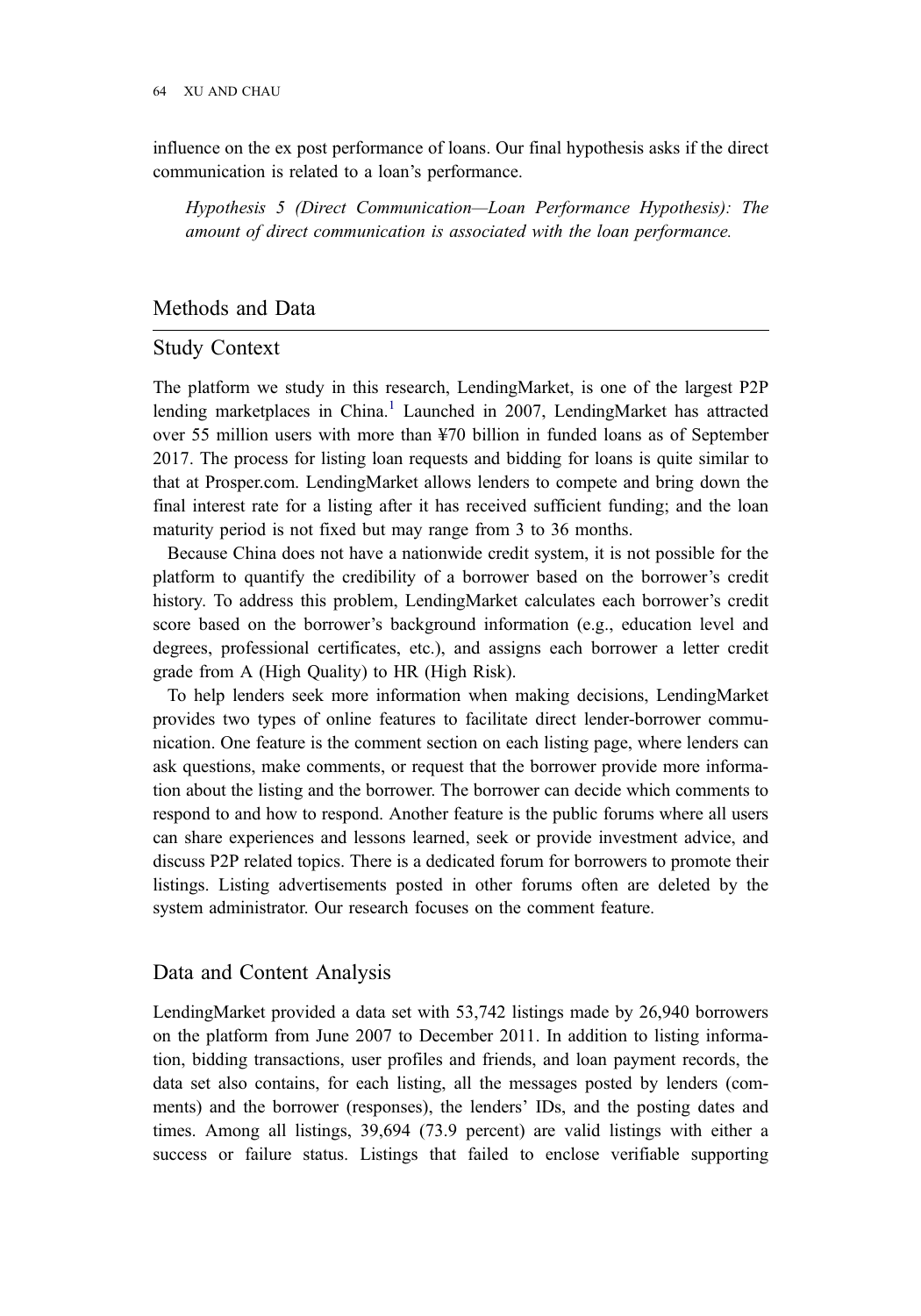<span id="page-13-0"></span>documents (e.g., pay stubs, certifications, etc.) or were withdrawn by the borrowers were considered invalid and unqualified for auction. In the sample of valid listings, 9,771 (24 percent) were successfully funded and the remaining 29,923 (76 percent) listings failed to receive sufficient funding. We call the sample with 39,694 valid listings Sample 1. About 40.4 percent (16,055) of valid listings have lender comments and only 68.2 percent (10,952) of these listings have borrower responses. The sample containing 16,055 listings with comments (and responses if applicable) is referred to as Sample 2.

To investigate the possible effects of social influence among lenders, the Lender Comments—Funding Outcome Hypothesis (H3), through comments and the quality of information provided in borrower responses, the Information Disclosure— Funding Outcome Hypothesis (H4), we need to analyze the content of the lenderborrower communication. Using a stratified random sampling approach, we used roughly 20 percent of lender-borrower listings communication in Sample 2 for each credit grade. The resulting Sample 3 consists of 2,973 listings with 11,508 lender comments and 7,998 borrower responses.

Based on our literature review we developed a coding schema to categorize lender comments into four types: (1) Inquiry: asking questions or requesting additional information and documents, (2) Positive: providing support or expressing a positive attitude toward the listing or borrower, (3) Negative: being skeptical or expressing a negative attitude toward the listing or borrower, and (4) Irrelevant: message content being unrelated to the listing or borrower (e.g., advertisement of products and services).

Two dimensions of perceived information quality are also captured through our content analysis of borrower responses: Perceived Accuracy and Perceived Completeness. Perceived accuracy involves whether borrower responses carry information about some key factors (e.g., business revenues and yearly cash flows) in a detailed, concrete form (e.g., quantities, numbers, business names and locations, etc.). Perceived completeness involves whether the borrower response has provided all requested information or answers to the questions posted in the lender comments. Note the perceived accuracy and completeness are subjective in nature. It is possible that a borrower may intentionally manipulate the information to gain resources [\[48](#page-31-0)] and it is the lenders' call to judge the integrity of the information.

Additionally, according to Herzenstein et al. [\[21](#page-30-0)], borrowers may use narratives (the response in this case) to build trust by constructing various identity claims (e.g., trustworthy, successful, hardworking, economic hardship, moral, and religious). In this research we also coded these identities if they were present in borrower responses. Moreover, according to the trust literature, benevolence of one party may increase the other party's trust [[35\]](#page-30-0). During our coding process, we noted gratitude expressed in borrower responses that thanked the lenders for their supports and contributions, which we thought might have helped enhance the lenders' trust in the borrowers.

Two assistants manually coded the messages (19,506 total) in Sample 3. During the training sessions, they were presented with the coding schemas and a number of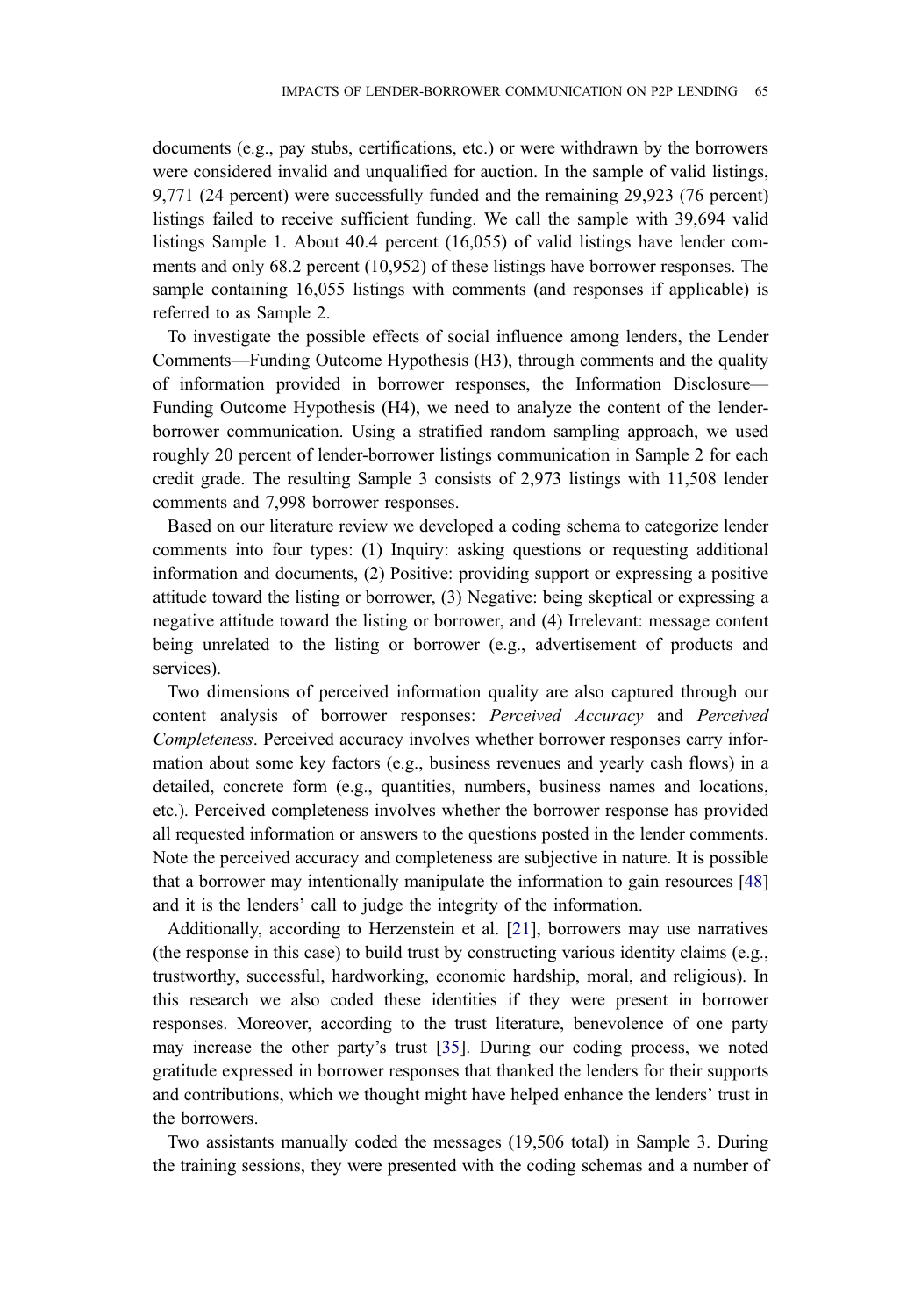coding examples. They independently coded 87 randomly selected listings with 1,014 messages. The disagreement on coding results was resolved by in-depth discussion between the authors and the two coders. The two coders then each coded half of the remaining messages in Sample 3. The coding schema with code definitions, message examples, and intercoder reliability values are presented in the Appendix. Each code is binary with 1 indicating its presence and 0 indicating its absence. The definitions of the five identities are adapted from Herzenstein et al. [[21\]](#page-30-0). Since we did not find any instance of religious identity we did not include it in this table.

For the loan performance analysis, LendingMarket provided payment information for only 6,415 funded listings (i.e., listings with funding success). Based on the payment information we identified 2,184 (34 percent) loans that had defaulted by the time of data collection and calculated the number of months before default.<sup>[2](#page-29-0)</sup> We refer to this as Sample 4. Table 1 summarizes the four samples used in this study.

### Results

### Variables and Descriptive Statistics

Two dependent variables are used to represent funding outcomes: Funding Success and Final Interest Rate. The funding success is coded 1 if a listing is fully funded and 0 otherwise. Time to Default measures the number of months before a loan default occurs and is used as the dependent variable for the loan performance analysis. The reason for using time to default instead of a binary variable is that Sample 4 is a right-censored data set [[52\]](#page-31-0). That is, by the time of data collection, some loans had not reached maturity and it was unknown whether they defaulted later or not. For instance, for listings posted in December 2011, the deadlines of the first monthly payments had not passed by the time of data collection (December 31, 2011). So no payment information was available for those listings.

The independent variables are found in the prior literature to have a significant impact on funding outcomes: Amount Requested, Borrower Interest Rate, Credit

| Sample | Description                                                  | #      | #      | Used in<br>Listings Messages Hypotheses |
|--------|--------------------------------------------------------------|--------|--------|-----------------------------------------|
| 1      | All valid listings with either success or failure<br>status. | 39.694 | 91.666 | H1                                      |
| 2      | Valid listings that have at least one lender<br>comment.     | 16.055 | 91,666 | H <sub>2</sub>                          |
| 3      | Listings with message content manually<br>coded.             | 2.973  | 19.506 | H <sub>3</sub> and H <sub>4</sub>       |
| 4      | Successfully funded loans with payment<br>information.       | 6.415  | 18.428 | H <sub>5</sub>                          |

Table 1. Samples Used in Hypotheses Testing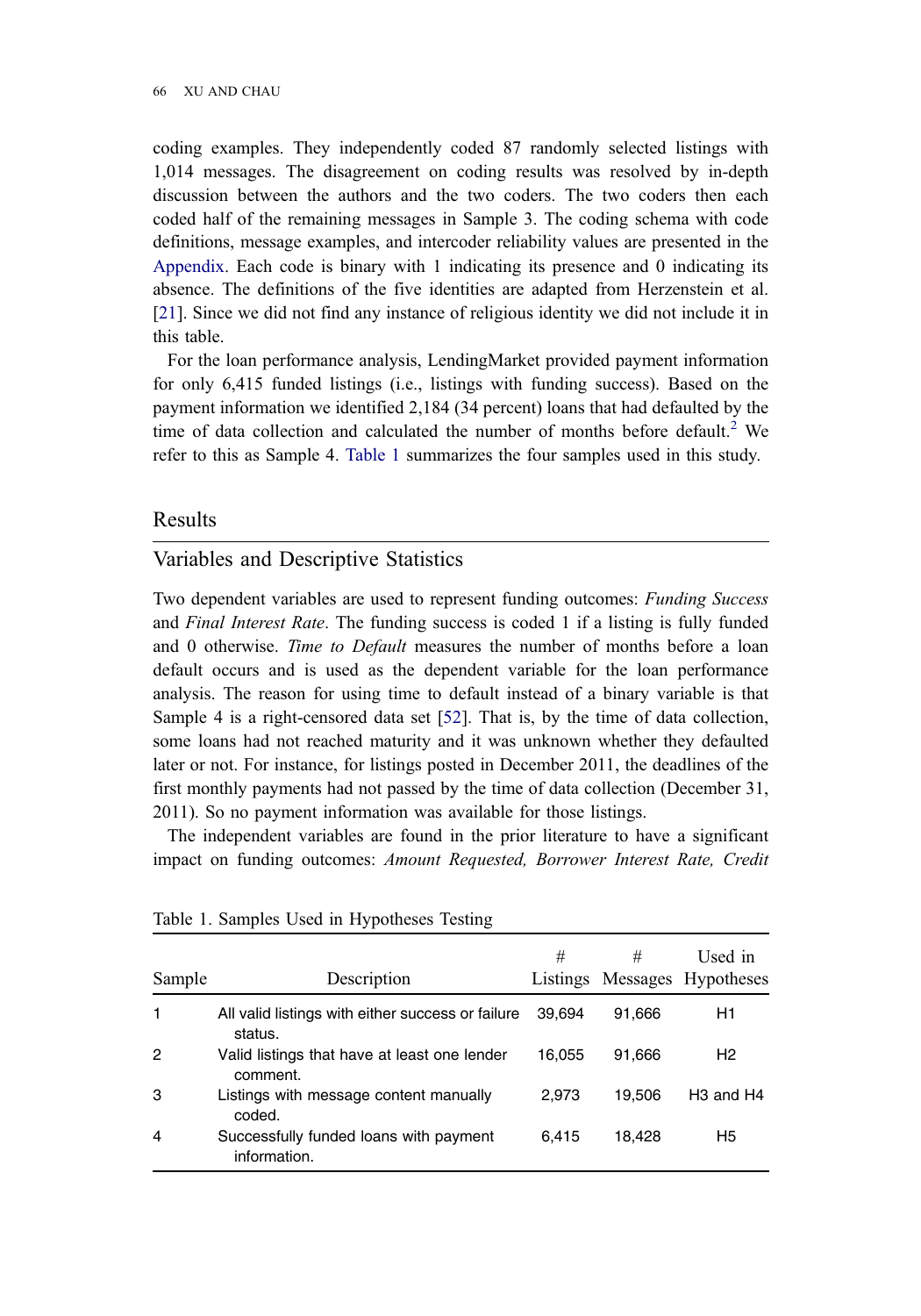<span id="page-15-0"></span>Grade, and Number of Friends. Table 2 reports the descriptive statistics of variables (means and standard deviations in parentheses). All the means are significantly different between funded and unfunded listings using independent-sample *t*-tests. The variable reflecting the most important hard credit information is Credit Grade, which is a categorical variable in our samples. The majority of listings (71.5 percent) are in the "risky" categories (i.e., grade E or HR); and only about 28.5 percent of listings are in grade D or higher. The proportions of risky listings in the funded and unfunded sets are 63.5 percent and 77 percent, respectively. In Table 2 we convert the credit grades into numerical values (e.g.,  $A = 6$ ,  $HR = 1$ , etc.) and report the means. We use a single variable, the Number of Friends a borrower had at the time that a listing was created, to capture the borrower's social capital.

The two independent variables for measuring the amount of direct lender-borrower communication are Number of Comments and Number of Responses. The number of comments posted on a listing by lenders ranges from 0 to 117, with a mean of 1.08.

| Variables                         | All (StdDev)    | Funded<br>(StdDev) | Unfunded<br>(StdDev) |
|-----------------------------------|-----------------|--------------------|----------------------|
| # Listings                        | 39,694          | 9,771              | 29,923               |
| <b>Amount Requested</b>           | 13,400 (22,100) | 6,867 (9,053)      | 15,533 (24,557)      |
| <b>Borrower Interest Rate</b>     | 17.49 (5.97)    | 17.79 (4.50)       | 17.30 (6.37)         |
| Credit Grade (numerical)          | 2.03(0.96)      | 2.92(0.73)         | 1.74(0.84)           |
| # Friends                         | 19.29 (51.95)   | 58.35 (83.53)      | 6.54(25.31)          |
| # Comments                        | 1.08(2.45)      | 2.00(3.98)         | 0.78(1.56)           |
| # Responses                       | 0.49(1.66)      | 1.26(2.79)         | 0.24(0.93)           |
| # Inquiries                       | 1.90 (1.98)     | 1.76 (2.27)        | 1.99 (1.79)          |
| # Positive                        | 0.61(1.36)      | 0.92(1.75)         | 0.43(1.05)           |
| # Negative                        | 0.29(1.01)      | 0.23(0.85)         | 0.32(1.09)           |
| # Irrelevant                      | 0.78(2.28)      | 1.19(2.87)         | 0.55(1.83)           |
| # Perceived Accuracy              | 0.25(0.65)      | 0.29(0.69)         | 0.24(0.62)           |
| # Perceived Completeness          | 0.83(1.21)      | 0.92(1.28)         | 0.78(1.17)           |
| Average Response Time<br>(Days)   | 0.37(0.83)      | 0.17(0.48)         | 0.48(0.95)           |
| <b>Total Response Length</b>      | 116.90 (198.50) | 126.90 (199.40)    | 111.30 (197.80)      |
| # Gratitude                       | 1.00(1.48)      | 1.20(1.65)         | 0.89(1.37)           |
| # Identities                      | 0.02(0.35)      | 0.01(0.32)         | 0.03(0.37)           |
| Listing Title Length              | 18.70 (6.04)    | 19.45 (6.06)       | 18.27 (5.99)         |
| <b>Listing Description Length</b> | 207.70 (244.20) | 219.20 (273.00)    | 202.00 (228.20)      |
| <b>Listing Duration (Days)</b>    | 7.14(2.83)      | 6.98(2.64)         | 7.24 (2.94)          |
| Loan Maturity (Months)            | 5.83 (3.80)     | 6.03(3.67)         | 5.70 (3.86)          |
| <b>Borrower Age</b>               | 29.20 (6.20)    | 31.10 (5.58)       | 29.13 (6.46)         |

Table 2. Descriptive Statistics of the Variables (Samples 1 and 3)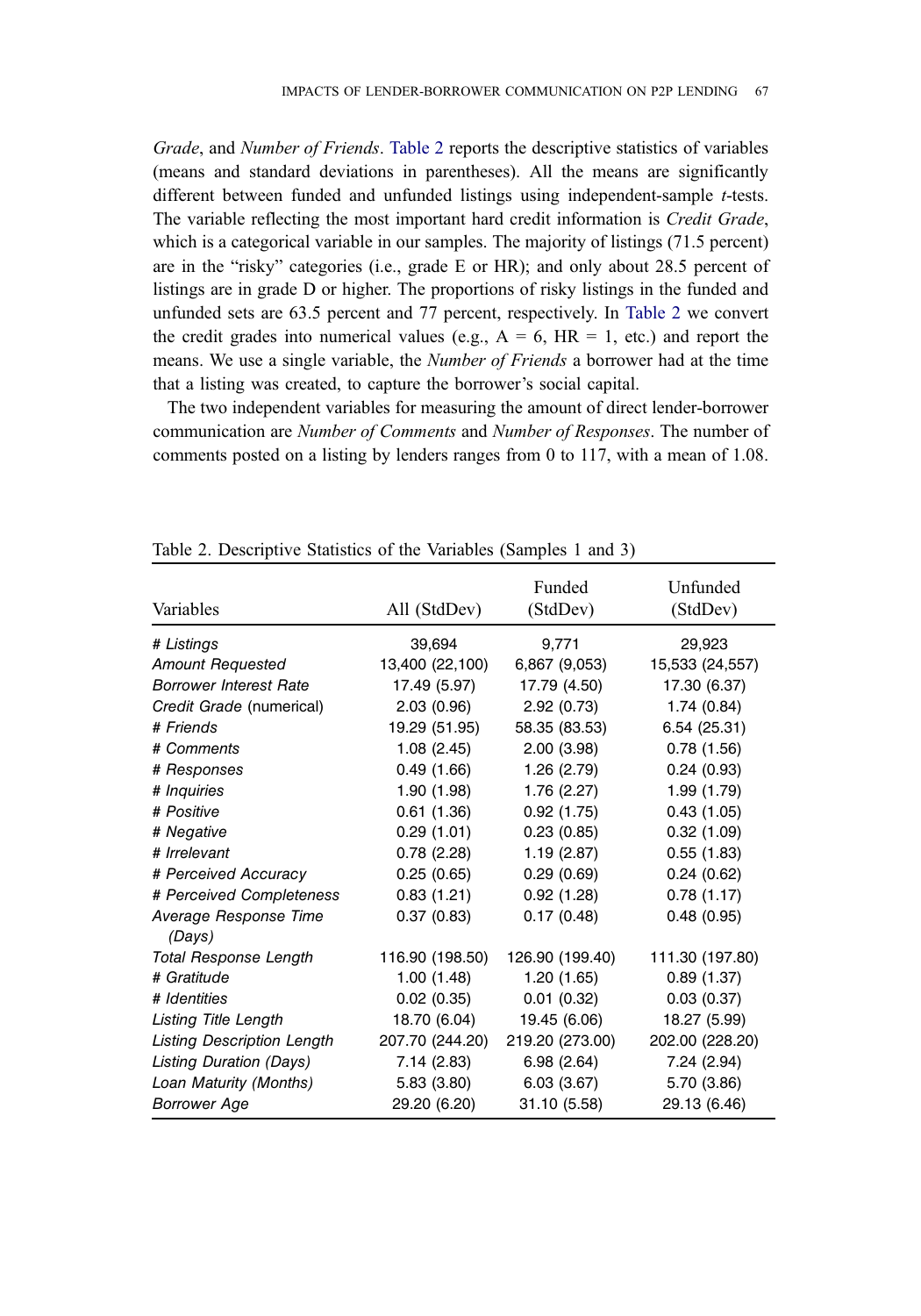<span id="page-16-0"></span>The mean number of responses made by borrowers is  $0.49$  (max = 117), 1.26 (max = 117), and 0.24 (max = 47) for all listings, funded, and unfunded.

Four variables are used to account for the characteristics of lender comments on a listing, namely, *Number of Inquiries* (mean  $= 1.9$ , max  $= 33$ ), *Number of Positive* Comments (mean =  $0.61$ , max = 19), Number of Negative Comments (mean =  $0.29$ , max = 28), and *Number of Irrelevant Messages* (mean =  $0.78$ , max = 40). It can be seen that funded listings generally receive fewer inquiries, more positive comments, and fewer negative comments than do the unfunded listings. Interestingly, funded listings also get more irrelevant posts than the unfunded listings.

Four variables for representing the information quality of borrower responses are: Number of Perceived Accuracy, Number of Perceived Completeness, Average Response Time, and Total Response Length. As illustrated in the Appendix, perceived accuracy and perceived completeness are subjective measures and were coded during the content analysis of Sample 3. The other two information quality attributes, timeliness and amount of information [[50\]](#page-31-0), are objectively measured by Average Response Time and Total Response Length, respectively. Average Response *Time* (mean =  $0.37$  day, i.e., approximately 9 hours) is operationalized by the difference between the posting time of a comment and the time when the borrower made a response to the comment. We operationalize Total Response Length by counting the number of characters (words) in each response. Our data show that, on average, information provided in responses by funded borrowers is generally perceived to be more accurate and complete. Funded borrowers are also more responsive and reply to comments faster and with longer texts.

We also include in our analysis a number of control variables reflecting other characteristics of listings and borrowers. These control variables are used as covariates together with the independent variables in our analyses. Although they are not what we are particularly interested in, they may to some extent relate to the dependent variables. Models without appropriate control variables may fail to account for possible confounding factors and the relationships discovered may be spurious [[41\]](#page-31-0).

Variables for representing listing characteristics are Length of Loan Maturity (length of loan repayment period: mean  $= 5.83$  months, max  $= 36$ ), *Listing Duration* (number of days a listing remains active before closing: mean  $= 7.14$  days, max = 38), *Listing Title Length* (number of characters in the title: mean = 18.7) characters, max  $=$  41), *Listing Description Length* (number of characters in the loan description text: mean =  $207.7$  characters, max = 1,942), and two categorical variables indicating whether a borrower filled out the optional sections on the listing page for income sources and expenses.

LendingMarket strongly encourages borrowers to specify their loan purpose, such as business, automobile, home improvement, personal, short-term capital, student loan, and other, while creating listings. We thus include Loan Purpose as a control variable. In addition, a small proportion of borrowers had collaterals for their listings either from the platform (2.8 percent) or other individuals (0.9 percent), while most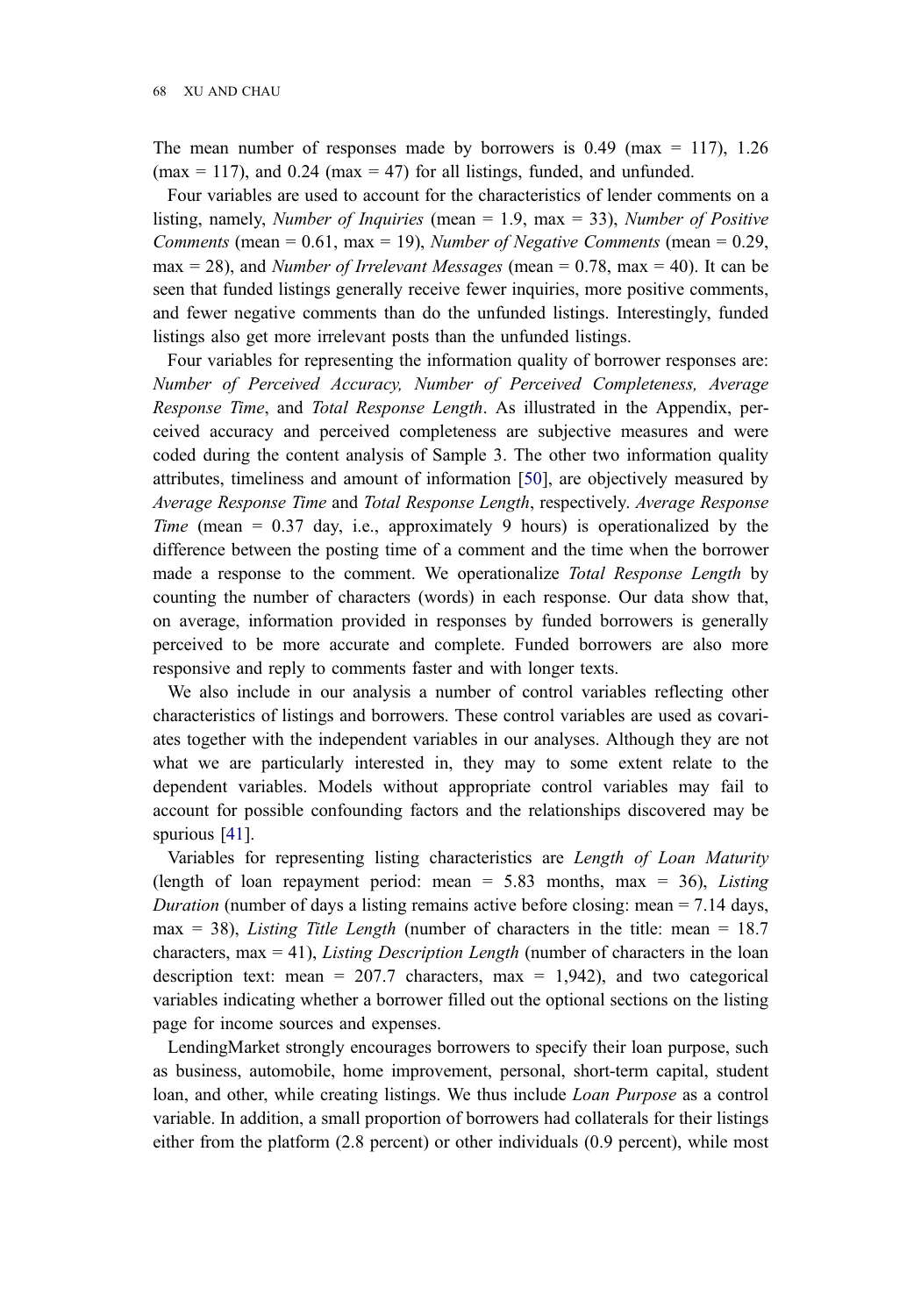<span id="page-17-0"></span>listings (96.3 percent) were not collateral loans. We use a categorical variable Collateral for this information.

To control for possible variations in lender-borrower communication, based on our content coding results, we include Number of Identities (number of distinctive identities claimed in the borrower responses: mean  $= 0.02$ , max  $= 5$ ), and *Number* of Gratitude (the borrower messages in which gratitude was explicitly expressed: mean  $= 1.0$ , max  $= 20$ ) to count the number of thanks by the borrowers.

Variables for borrower demographical characteristics are  $Age$  (mean = 29.2), Gender (Male: 54 percent, Female: 10 percent, N/A: 36 percent), Education Level, and Marital Status (Married: 29.3 percent). In addition, we use Monthly Effect, which is a simple counter of the number of months since the inception of the platform, to capture the effect of any platform-wide shocks, such as the increase in the media exposure of the platform [[24\]](#page-30-0). All categorical variables are represented using dummies in our analysis except for the testing of the Credit Grade—Funding Outcome Hypothesis (H2), in which Credit Grade is converted into numbers.

### Hypothesis Testing

Regression analyses were used on Sample 1 to test if the amount of lender-borrower communication, measured by the Number of Comments and Number of Responses, has any impact on the funding outcomes in the Direct Communication—Funding Outcome Hypothesis (H1). Logistic regression is a type of statistical analysis for testing models with categorical dependent variables and has been widely used in the P2P lending literature when the dependent variable is funding success (a binary variable) [[43,](#page-31-0) [48,](#page-31-0) [51](#page-31-0)]. In our analysis, we employ the forward stepwise procedure in which the block of hard information, soft information, and control variables was entered into the model at the first stage and the block of communication variables was added at the second stage. Reported in Column (1) in [Table 3](#page-18-0) is the stage-2 result of logistic regression of Funding Success on the two communication variables, the hard and soft information, and major control variables. The odds ratios (exponentiated coefficients) of these two communication variables indicate that the amount of direct communication, above and beyond the impact of hard and soft quality of a borrower and listing, does affect the funding success. However, the two variables exhibit different effects in terms of direction and size. For a listing, since the odds ratio (0.97) of the number of comments is less than 1.0, lender comments are negatively associated with the listing's funding success. The odds of getting funded drop by 3 percent for an additional lender comment. Thus, H1a is supported. On the other hand, the number of responses' odds ratio (1.36) is greater than 1.0, which means that if the borrower chooses to respond to the comments then each additional response will increase the odds of funding success by 36.4 percent. So H1b is also supported.

Consistent with findings from prior studies, the odds of funding success are negatively associated with the requested amount but positively associated with the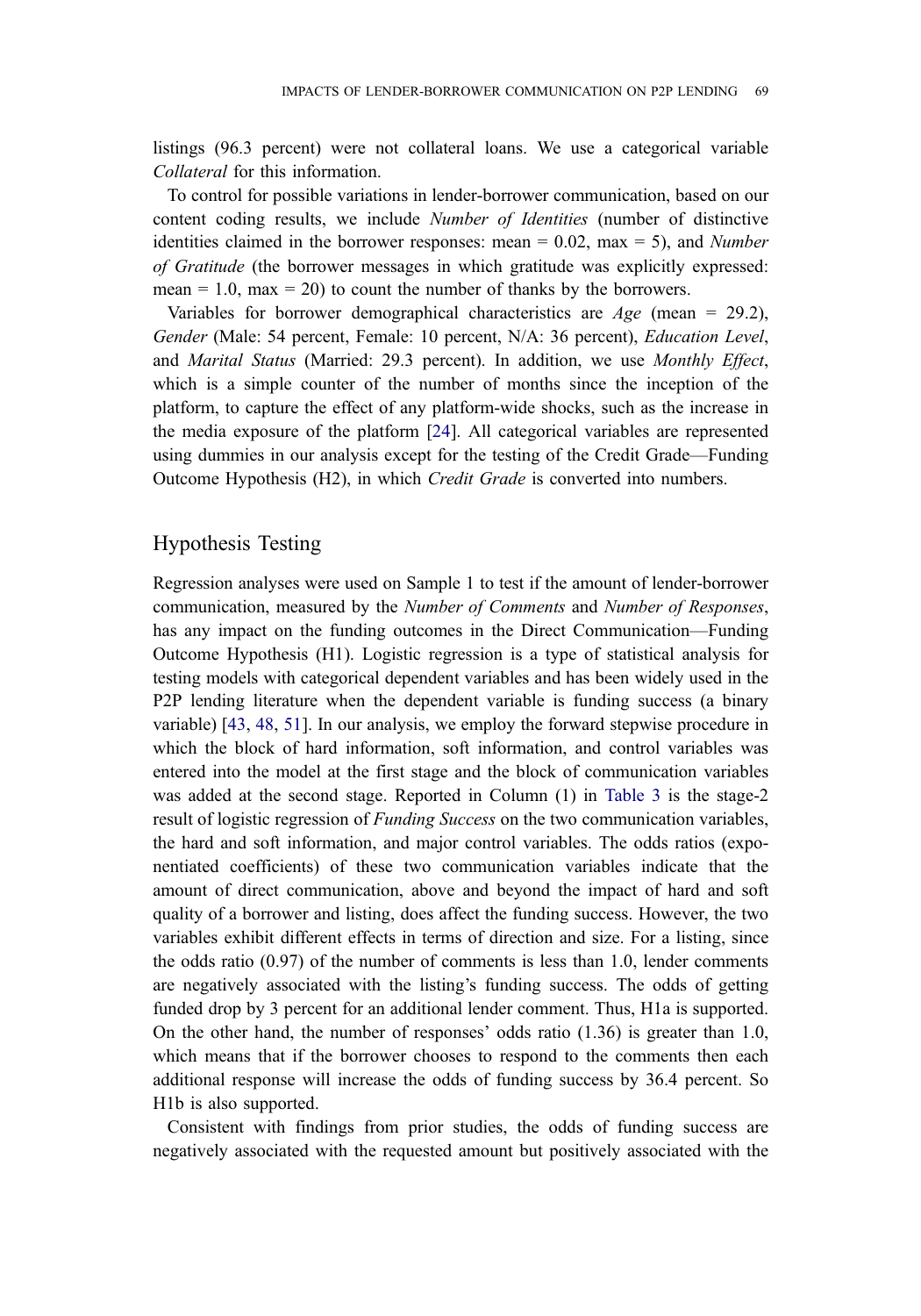| Final Interest Rate<br>$-0.001***$<br>$-0.034***$<br>Not signif<br>$-0.006**$<br>$1.01***$<br>$0.95***$<br>$0.64***$<br>$-0.23***$<br>$0.28***$<br>$0.73***$<br>$0.15***$<br>$-0.17***$<br>$0.06***$<br>$-0.006*$<br>0.003<br>$-0.55$<br>0.23<br>0.02<br>0.02<br>$\mathbf{\Omega}$<br>Funding Success<br>$1.04***$<br>$11.41***$<br>$1.01***$<br>$0.61***$<br>991.87***<br>482.56***<br>384.66***<br>$0.81***$<br>$0.88***$<br>$1.38***$<br>$2.58***$<br>$1.10***$<br>$1.36***$<br>$1.05***$<br>$1.02***$<br>$1.17**$<br>$0.97*$<br>265***<br>$316***$<br>$0.69*$<br>18.89<br>$***$<br>Ln (Amt. Requested)<br>Education Graduate<br>Listing Title Length<br>Listing Duration<br>Loan Purpose <sup>3</sup><br>Borrower Rate<br>Gender (Male)<br>Monthly Effect<br>Marital Status<br>Loan Maturity<br># Responses<br>Credit Grade<br># Comments<br>Individual<br>Platform<br>Married<br># Friends<br>Collateral<br>Single<br>Age<br>$\prec$<br>$OQ$ m<br>m<br>Hard Information<br>Soft Information<br>Communication<br>Control |  | Dependent Variables |                |             |
|------------------------------------------------------------------------------------------------------------------------------------------------------------------------------------------------------------------------------------------------------------------------------------------------------------------------------------------------------------------------------------------------------------------------------------------------------------------------------------------------------------------------------------------------------------------------------------------------------------------------------------------------------------------------------------------------------------------------------------------------------------------------------------------------------------------------------------------------------------------------------------------------------------------------------------------------------------------------------------------------------------------------------|--|---------------------|----------------|-------------|
|                                                                                                                                                                                                                                                                                                                                                                                                                                                                                                                                                                                                                                                                                                                                                                                                                                                                                                                                                                                                                              |  |                     | 3              | 4           |
|                                                                                                                                                                                                                                                                                                                                                                                                                                                                                                                                                                                                                                                                                                                                                                                                                                                                                                                                                                                                                              |  |                     | Percent Funded | # Bids      |
|                                                                                                                                                                                                                                                                                                                                                                                                                                                                                                                                                                                                                                                                                                                                                                                                                                                                                                                                                                                                                              |  |                     | $-7.67***$     | $7.93***$   |
|                                                                                                                                                                                                                                                                                                                                                                                                                                                                                                                                                                                                                                                                                                                                                                                                                                                                                                                                                                                                                              |  |                     | 0.006          | $0.05*$     |
|                                                                                                                                                                                                                                                                                                                                                                                                                                                                                                                                                                                                                                                                                                                                                                                                                                                                                                                                                                                                                              |  |                     |                |             |
|                                                                                                                                                                                                                                                                                                                                                                                                                                                                                                                                                                                                                                                                                                                                                                                                                                                                                                                                                                                                                              |  |                     | 25.77*         | 12.65*      |
|                                                                                                                                                                                                                                                                                                                                                                                                                                                                                                                                                                                                                                                                                                                                                                                                                                                                                                                                                                                                                              |  |                     | 53.43***       | 32.09***    |
|                                                                                                                                                                                                                                                                                                                                                                                                                                                                                                                                                                                                                                                                                                                                                                                                                                                                                                                                                                                                                              |  |                     | 55.04***       | $15.57***$  |
|                                                                                                                                                                                                                                                                                                                                                                                                                                                                                                                                                                                                                                                                                                                                                                                                                                                                                                                                                                                                                              |  |                     | 53.67***       | $9.91***$   |
|                                                                                                                                                                                                                                                                                                                                                                                                                                                                                                                                                                                                                                                                                                                                                                                                                                                                                                                                                                                                                              |  |                     | $-11.45***$    | $-1.77***$  |
|                                                                                                                                                                                                                                                                                                                                                                                                                                                                                                                                                                                                                                                                                                                                                                                                                                                                                                                                                                                                                              |  |                     | $0.076***$     | $0.02***$   |
|                                                                                                                                                                                                                                                                                                                                                                                                                                                                                                                                                                                                                                                                                                                                                                                                                                                                                                                                                                                                                              |  |                     | $-1.11***$     | $0.32***$   |
|                                                                                                                                                                                                                                                                                                                                                                                                                                                                                                                                                                                                                                                                                                                                                                                                                                                                                                                                                                                                                              |  |                     | $3.05***$      | $1.29***$   |
|                                                                                                                                                                                                                                                                                                                                                                                                                                                                                                                                                                                                                                                                                                                                                                                                                                                                                                                                                                                                                              |  |                     | $0.37***$      | $0.18***$   |
|                                                                                                                                                                                                                                                                                                                                                                                                                                                                                                                                                                                                                                                                                                                                                                                                                                                                                                                                                                                                                              |  |                     | $-1.22***$     | $-0.62***$  |
|                                                                                                                                                                                                                                                                                                                                                                                                                                                                                                                                                                                                                                                                                                                                                                                                                                                                                                                                                                                                                              |  |                     | $-0.43***$     | $-0.41***$  |
|                                                                                                                                                                                                                                                                                                                                                                                                                                                                                                                                                                                                                                                                                                                                                                                                                                                                                                                                                                                                                              |  |                     | $***$          | $***$       |
|                                                                                                                                                                                                                                                                                                                                                                                                                                                                                                                                                                                                                                                                                                                                                                                                                                                                                                                                                                                                                              |  |                     |                |             |
|                                                                                                                                                                                                                                                                                                                                                                                                                                                                                                                                                                                                                                                                                                                                                                                                                                                                                                                                                                                                                              |  |                     | $19.38***$     | $-6.54***$  |
|                                                                                                                                                                                                                                                                                                                                                                                                                                                                                                                                                                                                                                                                                                                                                                                                                                                                                                                                                                                                                              |  |                     | $13.82***$     | $-5.28***$  |
|                                                                                                                                                                                                                                                                                                                                                                                                                                                                                                                                                                                                                                                                                                                                                                                                                                                                                                                                                                                                                              |  |                     | $0.22***$      | 0.024       |
|                                                                                                                                                                                                                                                                                                                                                                                                                                                                                                                                                                                                                                                                                                                                                                                                                                                                                                                                                                                                                              |  |                     | $-3.5***$      | $-0.08$     |
|                                                                                                                                                                                                                                                                                                                                                                                                                                                                                                                                                                                                                                                                                                                                                                                                                                                                                                                                                                                                                              |  |                     | $6.57***$      | Not signif. |
|                                                                                                                                                                                                                                                                                                                                                                                                                                                                                                                                                                                                                                                                                                                                                                                                                                                                                                                                                                                                                              |  |                     |                |             |
|                                                                                                                                                                                                                                                                                                                                                                                                                                                                                                                                                                                                                                                                                                                                                                                                                                                                                                                                                                                                                              |  |                     | $3.16*$        | $2.24***$   |
|                                                                                                                                                                                                                                                                                                                                                                                                                                                                                                                                                                                                                                                                                                                                                                                                                                                                                                                                                                                                                              |  |                     | $3.06*$        | $2.32***$   |
|                                                                                                                                                                                                                                                                                                                                                                                                                                                                                                                                                                                                                                                                                                                                                                                                                                                                                                                                                                                                                              |  | $0.03***$           | $0.58***$      | $0.53***$   |
| 0.88<br>77<br>Adjusted R <sup>2</sup>                                                                                                                                                                                                                                                                                                                                                                                                                                                                                                                                                                                                                                                                                                                                                                                                                                                                                                                                                                                        |  |                     | 0.62           | 0.48        |

Table 3. Results for Testing Hypothesis 1 (Sample 1) Table 3. Results for Testing Hypothesis 1 (Sample 1)

<span id="page-18-0"></span>70 XU AND CHAU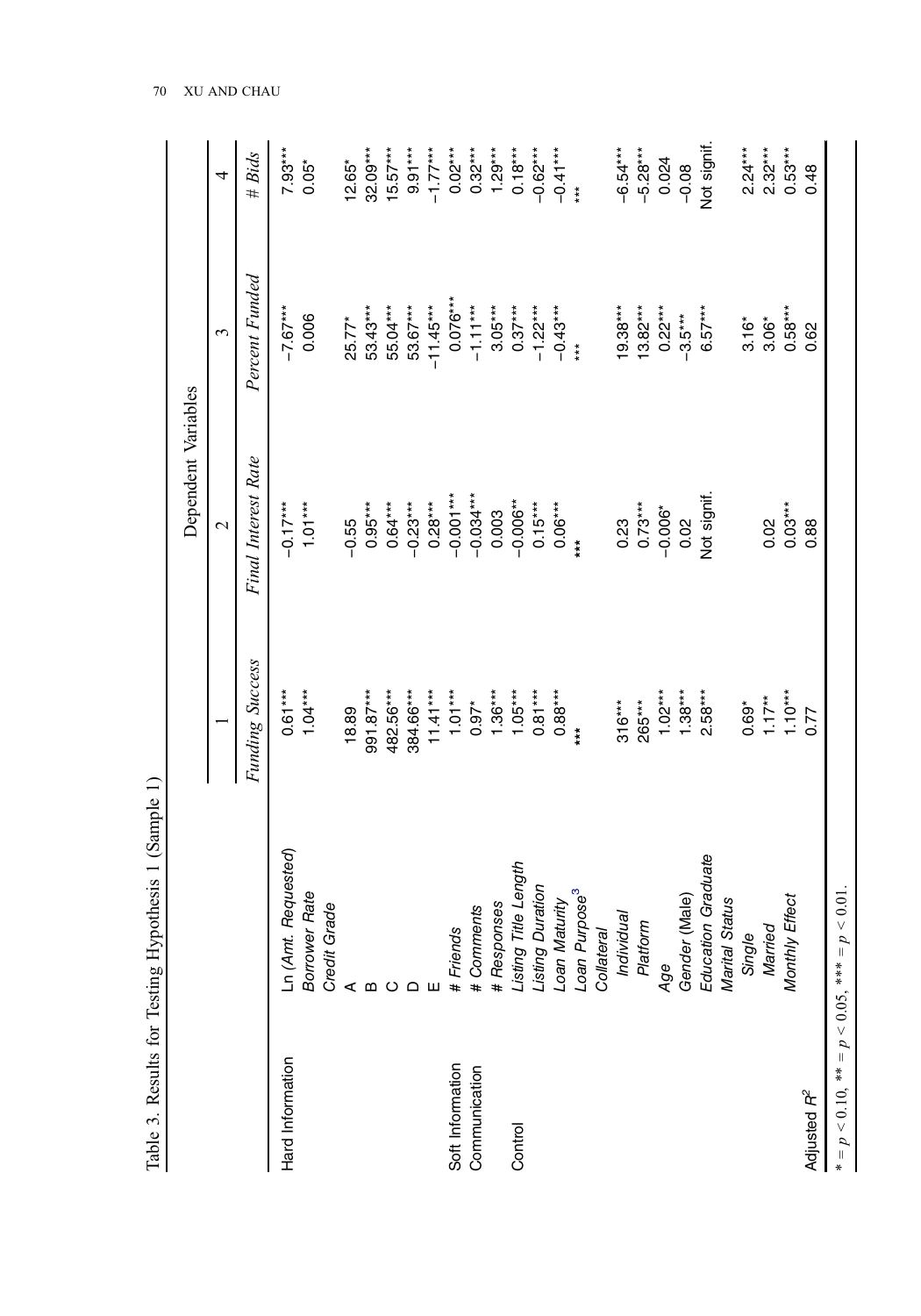borrower rate; and hard credit grades can significantly affect the funding success. With respect to the HR grade (the reference category), the odds of getting fully funded are several hundred times greater for borrowers with higher grades, indicating that lenders primarily rely on credit grade information to infer borrower credibility while making decisions. Merely upgrading to level E will cause the funding success likelihood to increase by a factor of 11. However, we found that Grade A is not significant probably because only a small percent (0.003 percent) of listings are in this grade. Soft social capital information also affects lending decisions with a 1.2 percent increase in the odds of funding success for each additional friend.

Control variables for listing characteristics exhibit different effects. Specifically, the length of the listing title has a positive yet minor effect and each additional character will increase the odds of funding success by 5 percent. It also shows that the longer a listing remains open, the less likely it will receive sufficient funding (each additional day decreases the odds by 19 percent). Similarly, a longer maturity period may increase risks of default (each additional month decreases the odds by 12 percent). Unsurprisingly, a collateral either by the platform or other individuals significantly reduces the default risk and greatly enhances the trustworthiness of a borrower and the chance of funding success. Lenders also tend to take into consideration the extra information presented in the loan purpose category (in [Table 3](#page-18-0) we only present the significance level without listing all eight coefficients for *Loan* Purpose). It turns out that lenders prefer listings without explicitly specified loan purposes. Among the listings with loan purposes, student loan and home improvement loan requests are least favored by lenders. The impact of listing description length and the optional information about borrower income and expenses is nonsignificant. This may be because less than 10 percent of listings have the optional income and expense fields filled out.

Borrower characteristics (i.e., gender, age, education, and marital status) also have varying effects on the funding success. Overall, lenders prefer to invest on listings by older, male, married borrowers. Among all education levels (e.g., college, associates, etc.), only a graduate degree has a significant effect on the likelihood of funding success. [Table 3](#page-18-0) also reports the adjusted  $R^2$  (Nagelkerke  $R^2$  in the case of logistic regression) for all models. An  $R^2$  of 0.77 for the logistic regression model indicates that the model fits the data well.

As Final Interest Rate is a continuous variable, we use linear regression to analyze this price aspect of funding outcome. Column (2) in [Table 3](#page-18-0) lists the variable coefficients in a linear regression with Final Interest Rate as the dependent variable. It shows that each additional comment by a lender can help reduce the final interest rate by 0.034. However, the number of borrower responses does not play a role in reducing the final interest rate. As a result, H1c is supported while H1d is not supported. Other independent variables and control variables have effects similar to those on the funding success.

In summary, the Direct Communication—Funding Outcome Hypothesis (H1) is partially supported, meaning lender-borrower communication is associated with funding outcomes. Specifically, lenders comments can lower a listing's likelihood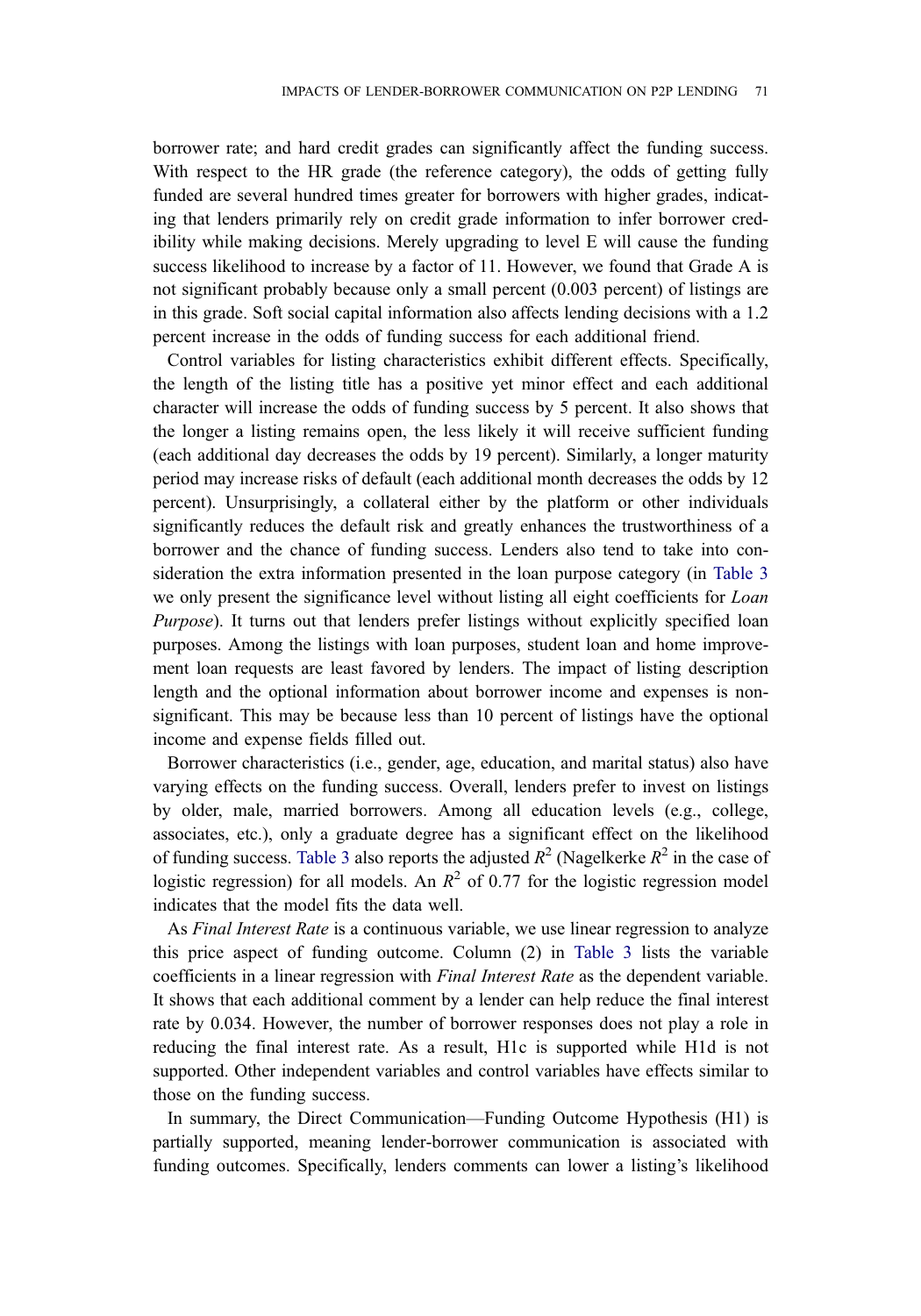<span id="page-20-0"></span>of being funded; but if the listing receives sufficient funding, more lender comments will help reduce the final interest rate. Borrower responses can significantly increase a listing's likelihood of funding success, while making no difference on the final interest rate.

To test Credit Grade—Funding Outcome Hypothesis (H2) regarding listings with different risk levels, we use the numerical values to represent *Credit Grade* ( $A = 6$ ,  $B = 5$ ,  $C = 4$ ,  $D = 3$ ,  $E = 2$ ,  $HR = 1$ ). Two interaction variables, *Number of* Comments  $\times$  Grade and Number of Responses  $\times$  Grade are created and used on Sample 2. Columns (5) and (6) in Table 4 report the results of the logistic regression on funding success and the results of the linear regression on the final interest rate, respectively. Both interaction terms are significant in column (5), indicating that the amount of communication has a different impact on funding success in different credit grades. More specifically, both lender comments and borrower responses have a stronger impact on funding success for listings with lower credit grade. That is, as a listing becomes more risky, more comments may signify poor listing quality and lenders have to rely more on the information provided by borrowers when making decisions. Thus, both H2a and H2b are supported. In [Figure 1,](#page-21-0) we plot the fitted values of the odds of funding success (in natural logarithm) against the number of comments for listings with low credit grades (D, E, and HR). It is obvious that when a listing is riskier, more lender comments (or borrower responses) will reduce (or

|                          |                                                    |                           | Dependent Variables    |                   |            |
|--------------------------|----------------------------------------------------|---------------------------|------------------------|-------------------|------------|
|                          |                                                    | 5                         | 6                      | 7                 | 8          |
|                          |                                                    | Funding<br><b>Success</b> | Final Interest<br>Rate | Percent<br>Funded | # Bids     |
| Hard<br>Information      | Ln (Amt.<br>Requested)                             | $0.62***$                 | $-0.15***$             | $-6.20***$        | 8.28***    |
|                          | <b>Borrower Rate</b>                               | $1.04***$                 | $1.01***$              | $-0.103*$         | 0.02       |
|                          | Credit Grade<br>(numeric)                          | $16.31***$                | $0.06***$              | 26.77***          | $5.74***$  |
| Soft<br>Information      | # Friends                                          | $1.01***$                 | 0.00                   | $0.08***$         | $0.03***$  |
| Communication            | # Comments                                         | $0.86*$                   | $-0.09***$             | $-6.24***$        | $-1.16***$ |
|                          | # Responses                                        | $2.78***$                 | $-0.08*$               | $14.27***$        | $1.82***$  |
| Interaction<br>Variables | # Comments $x$<br>Grade                            | $1.05*$                   | 0.02                   | $1.74***$         | $0.52***$  |
|                          | # Responses x<br>Grade                             | $0.77***$                 | 0.03                   | $-3.68***$        | $-0.20*$   |
| Adjusted $R^2$           |                                                    | 0.76                      | 0.88                   | 0.57              | 0.48       |
|                          | * = $p$ < 0.10, ** = $p$ < 0.05, *** = $p$ < 0.01. |                           |                        |                   |            |

Table 4. Results for Testing H2 (Sample 2)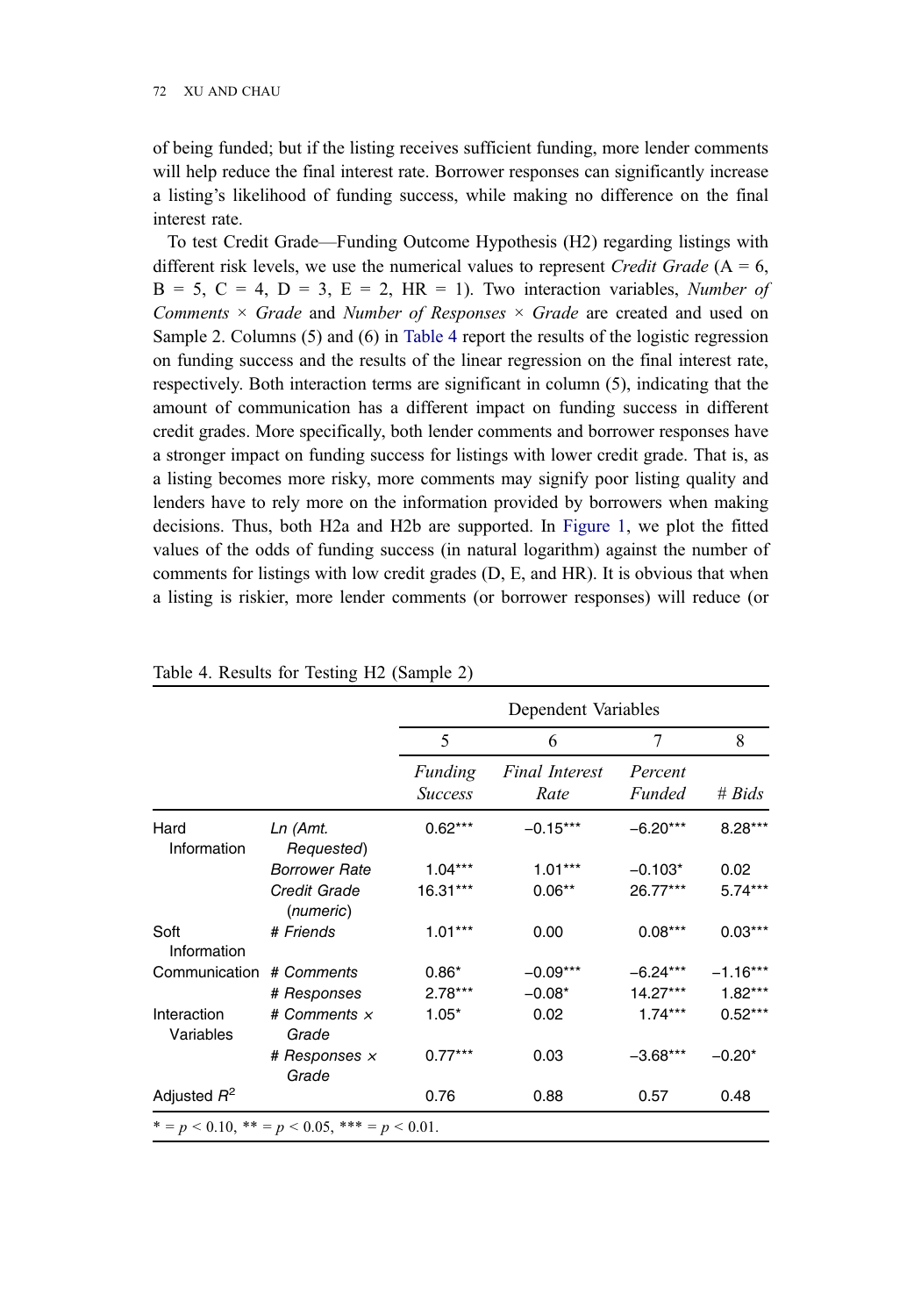<span id="page-21-0"></span>

Figure 1. Effects of Interaction Variables on the (Natural Logarithm of) Funding Success Odds

enhance) the likelihood of funding success faster. For the final interest rate, these two interaction terms are not significant. Thus, neither H2c nor H2d is supported. So, the Credit Grade—Funding Outcome Hypothesis (H2) is partially supported. To test the Lender Comments—Funding Outcome Hypothesis (H3), we use Sample 3 with content coding results and perform logistic regression on Funding Success and report the results in column (9) of Table 5. For the sake of space, we report only the

|                                                       |                          |                | Dependent Variables |               |            |
|-------------------------------------------------------|--------------------------|----------------|---------------------|---------------|------------|
|                                                       |                          | 9.             | 10.                 | 11.           | 12.        |
|                                                       |                          |                | Final               |               |            |
|                                                       |                          | Funding        | Interest            | Percent       |            |
|                                                       |                          | <b>Success</b> | Rate                | <i>Funded</i> | # Bids     |
| <b>Lender Comment</b><br>(Social Influence)           | # Inquiries              | Not Sig.       | $-0.003$            | $-2.13**$     | $0.59*$    |
|                                                       | # Positive<br>Comments   | $1.39***$      | $-0.11**$           | $7.21***$     | $2.46***$  |
|                                                       | # Negative<br>Comments   | $0.74***$      | 0.04                | $-5.13***$    | $-0.90*$   |
|                                                       | # Irrelevant<br>Messages | $1.08**$       | $-0.08***$          | $2.68***$     | 0.297      |
| <b>Borrower Response</b><br>(Info Quality)            | # Perceived<br>Accuracy  | $1.42***$      | 0.09                | $2.54***$     | $-0.61***$ |
|                                                       | # Perceived<br>Complete  | Not Sig.       | $-0.05$             | 7.29          | 2.21       |
|                                                       | Average<br>Resp. Time    | $0.69***$      | $-0.03$             | $-4.79***$    | $-0.46$    |
|                                                       | Total Resp.<br>Length    | Not Sig.       | 0.000               | $-0.03**$     | 0.002      |
| Adjusted $R^2$                                        |                          | 0.46           | 0.84                | 0.28          | 0.38       |
| $* = p < 0.10$ , $** = p < 0.05$ , $*** = p < 0.01$ . |                          |                |                     |               |            |

| Table 5. Results for Testing H3 and H4 (Sample 3) |  |  |  |  |  |  |  |  |
|---------------------------------------------------|--|--|--|--|--|--|--|--|
|---------------------------------------------------|--|--|--|--|--|--|--|--|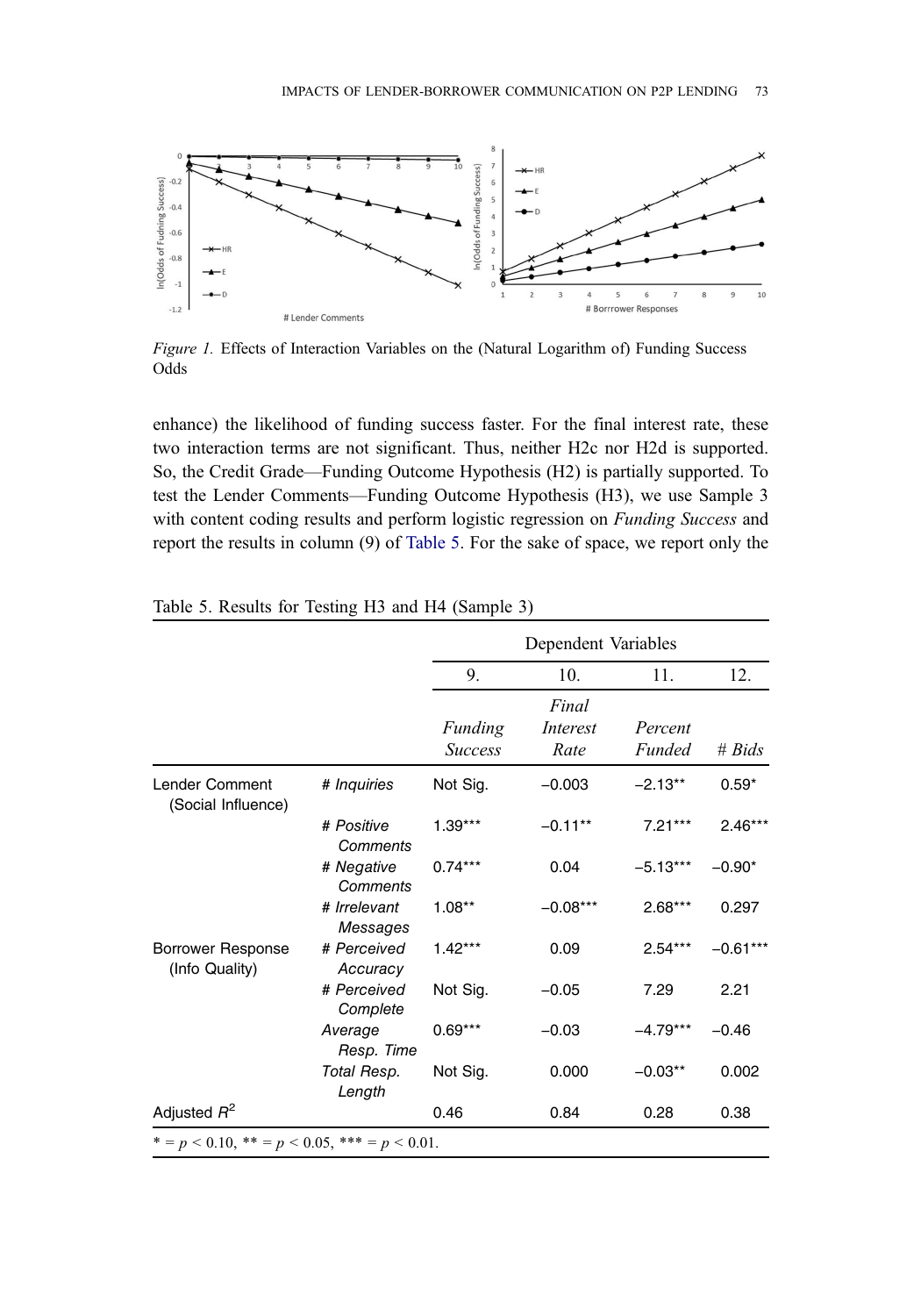<span id="page-22-0"></span>effects of the independent variables that capture the characteristics of the content of lender comments and borrower responses, but leave out other independent variable and control variables whose impacts are largely unchanged. In column (9), the exponentiated coefficients of nonsignificant variables are not reported as the regression analysis software (IBM SPSS) automatically removed them from the model without outputting their coefficients. It is quite clear from this column that different types of lender comments have different effects on the likelihood of funding success. The increased number of positive comments, after controlling for other hard and soft characteristics, increases the odds of funding success by 39 percent. Thus, H3b is supported. In contrast, each additional negative comment reduces such odds by 26 percent, which supports H3c. Questions and inquiry type of comments do not seem to affect the funding success. Therefore, H3a is not supported. It is also interesting to see that although some messages are totally unrelated to a listing, they seem to help increase the visibility and "popularity" of the listing among lenders and thus can also increase the funding success by 8 percent. However, it may be that because these listings are popular, they tend to attract irrelevant posts.

Column (10) presents the results of the linear regression on Final Interest Rate. Similar to the results in column (9), the effect of lender inquiries is not significant (H3d is not supported). Positive comments and irrelevant messages help reduce the final interest rate by 0.11 and 0.08, respectively (H3e is supported). Negative comments, on the other hand, do not have much impact on the final interest rate. Therefore, H3f is not supported.

Columns (9) and (10) also report the coefficients of the four variables capturing the information quality of borrower responses. It can be seen that if a borrower's responses provide concrete, detailed information about some key aspects of the listing or the borrower (e.g., incomes and expenses, business revenues, and profits, etc.), the odds of funding success will be higher. In this sense, H4a is supported. In addition, lenders welcome timely responses and each 24-hour delay in response will reduce the odds of success by 31 percent. Therefore, H4c is supported. However, H4b and H4d are not supported, which implies that providing complete answers to lenders' inquiries and writing longer posts may not necessarily help the borrower to attract funding. None of the four variables can significantly affect the final interest rate. That is, H4e to H4h are not supported. Two other control variables related to the content of borrower responses, Number of Gratitude and Number of Identities, are found to have no significant impact on the funding success and final interest rate. Although their means are significantly different between funded and unfunded listings (see [Table 2\)](#page-15-0), these variables do not help explain the variance of the model.

We examine the *Time to Default* using the Cox proportional hazards model when testing the Direct Communication—Loan Performance Hypothesis (H5) based on Sample 4. This model is a type of survival model in statistics that relates the time that elapses before an event (default in this case) to some explanatory variables and is especially appropriate for addressing the right-censoring problem in sample data [[11\]](#page-29-0). This model has been widely used in P2P lending studies to analyze loan performance [\[33](#page-30-0), [37](#page-30-0), [43](#page-31-0), [52\]](#page-31-0). When using the time to default as the dependent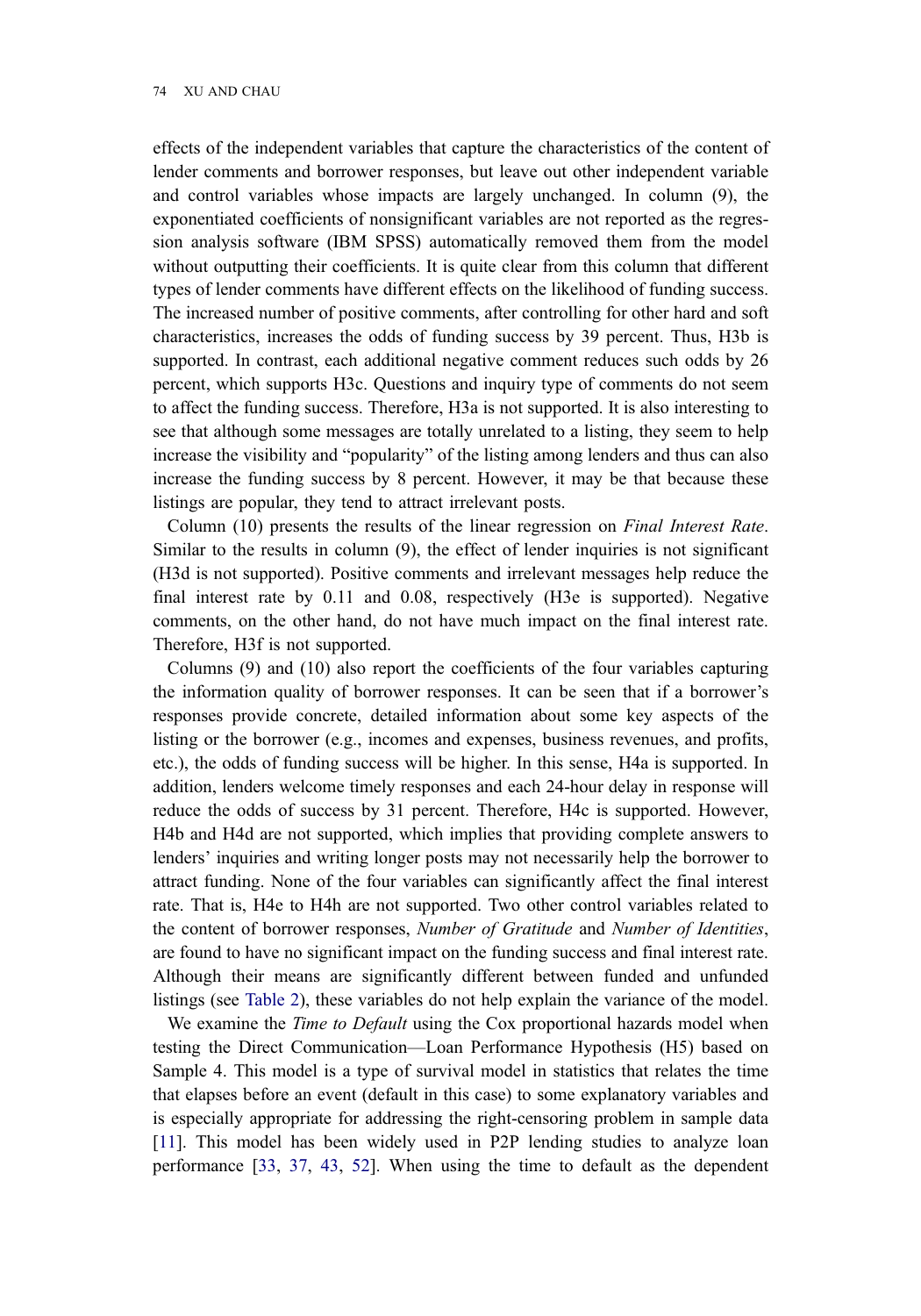variable, this analysis actually models the risk of default (i.e., default rate) of a listing and the exponentiated coefficients are called default ratios [\[52](#page-31-0)]. The regression coefficients and p-values, which are not reported here, show that neither the number of lender comments nor the number of borrower responses has any significant impact on the loan performance. In other words, the amount of lenderborrower communication cannot predict whether a loan will default. Thus, H5 is not supported. Unsurprisingly, the most significant predictor of loan performance is the credit grade; and the number of friends has no impact on the default (hazards) ratio. Table 6 summarizes the hypothesis testing results.

### Robustness Checks

The independent variables were checked for multicollinearity and all VIF values are less than 10. We also tested H1–H4 using alternative specifications of the dependent variables regarding funding outcomes. Columns (3) and (4) in [Table 3,](#page-18-0) (7) and (8) in [Table 4](#page-20-0), and (10) and (11) in [Table 5](#page-21-0) report the results of linear regressions using the Percent Funded and the Number of Bids received by each listing as proxies for funding outcomes [[36,](#page-30-0) [48](#page-31-0)]. The conclusions remain largely the same. We summarize the results next.

First, the amount of lender-borrower communication is significantly associated with funding outcomes measured by Percent Funded and Number of Bids. Specifically, each additional lender comment reduces the funding percentage by 1.11 percent but attracts 0.32 more bids. Each additional borrower response increases the funding percentage by 3.05 percent and attracts 1.29 more bids (see [Table 3\)](#page-18-0). We performed an analysis of the relationship between lender comments and bids. We found that the number of small bids (with an amount less than or equal to ¥100) and the number of comments a listing receives are moderately correlated (Pearson correlation  $= 0.29$ ). That is, lenders tend to contribute only small amounts to listings with more comments.

| <b>Hypothesis</b> | Description                                                                                                           | Support                |
|-------------------|-----------------------------------------------------------------------------------------------------------------------|------------------------|
| H1                | The amount of direct lender-borrower communication on a<br>listing is associated with the listing's funding outcomes. | Partially<br>supported |
| H <sub>2</sub>    | The impact of the direct communication is stronger for listings<br>with a lower credit grade.                         | Partially<br>supported |
| H <sub>3</sub>    | The content of lender comments has a significant impact on<br>funding outcomes.                                       | Partially<br>supported |
| H <sub>4</sub>    | The quality of information disclosed in borrower responses is<br>associated with funding outcomes.                    | Partially<br>supported |
| H <sub>5</sub>    | The amount of direct communication is associated with the<br>loan performance.                                        | Not<br>supported       |

Table 6. Summary of Hypothesis Testing Results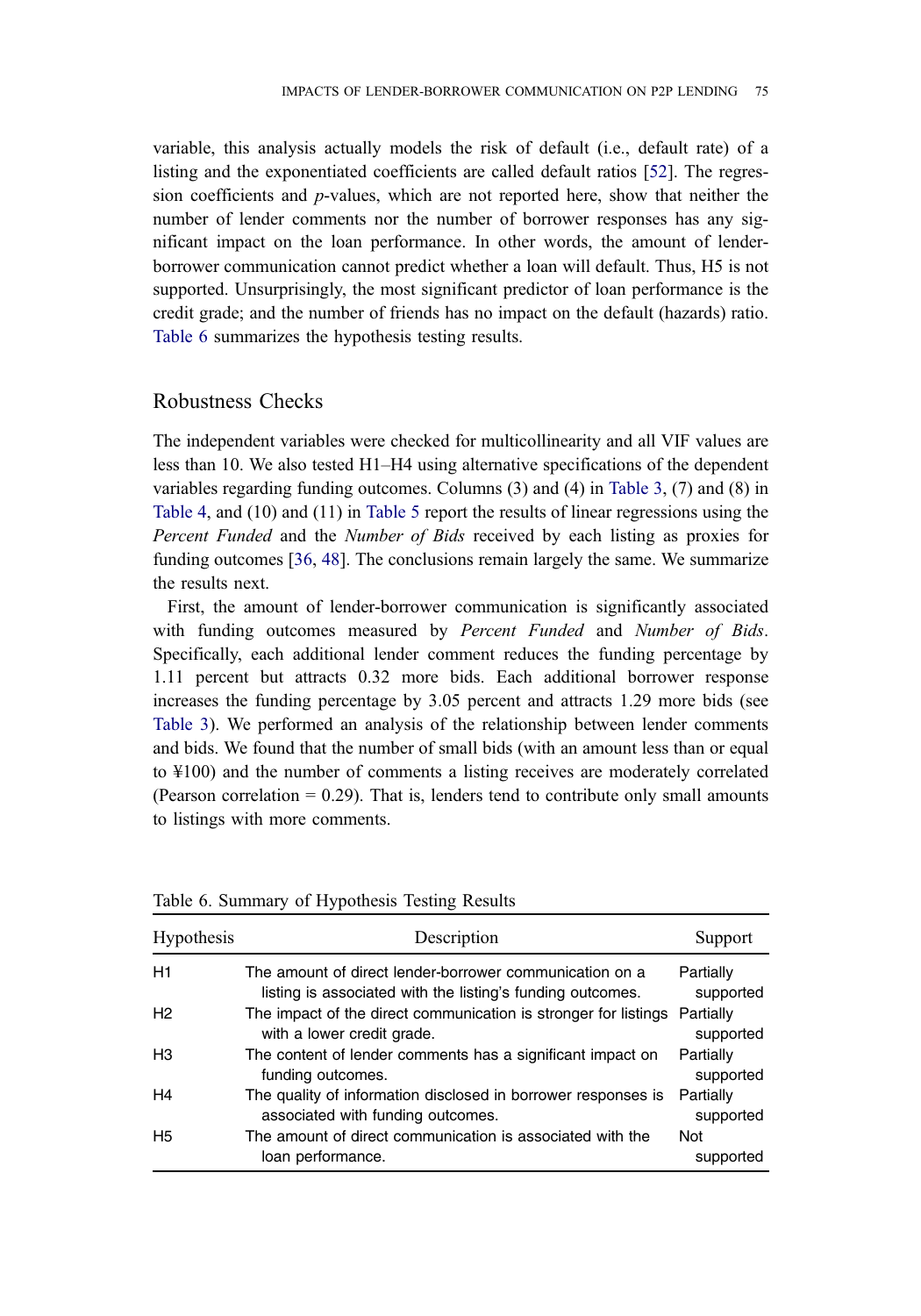Second, the impact of lender comments on Percent Funded and Number of Bids is stronger for better credit grades and weaker for poor grades. In contrast, the impact of borrower responses is weaker for good credit grades but stronger for risky listings (see [Table 4\)](#page-20-0).

Third, the content of lender comments also affects the percent of funding received and total bids. As with Funding Success, each additional positive comment and irrelevant message increases Percent Funded by 7.21 percent and 2.68 percent; but each additional negative comment reduces the percentage by 5.31 percent. It is interesting to note that the number of inquiries also has a negative impact on this outcome. Positive and negative comments play similar roles on Number of Bids and Percent Funded. The number of inquiries can slightly increase the total bids as well; but irrelevant messages do not help attract bidders.

# Discussion

Information asymmetry is an inevitable challenge that P2P lenders must face when making investment decisions. To reduce uncertainty and risks, lenders strive to seek more information from more sources. In the context of online P2P marketplaces, the only alternative source of information, in addition to the platform, seems to be the borrowers. However, because of anonymity, it is usually impossible for lenders to identify the borrowers, let alone contact them and get information from them. This article studies a unique online feature that allows lenders and borrowers to engage in direct communication regarding loans. Our research aims at unfolding the impact of such online communication on the funding outcomes of a loan request and the loan performance. We attempt to ascertain (1) whether such communication matters and, if it does, to what extent, (2) whether lenders' decisions are affected by other lenders' opinions, and (3) whether the quality of information provided by borrowers makes lenders trust borrowers as a useful information source. We also ask if such communication can serve as a predictor of loan defaults.

Our analysis results show that lender-borrower communication does matter. More specifically, measured by the odds of funding success, the funding outcome is negatively affected by the number of lender comments and positively affected by the number of borrower responses. In other words, the more comments a listing receives, the less likely the listing will get funded; and the more responses a borrower makes to the comments, the more likely the listing will attract sufficient funding. However, this does not necessarily mean that more comments are bad because, as shown in our analysis, lender comments may help reduce the final interest rate by increasing the visibility of a listing and attracting more lenders to bid down the interest rate. We have also found that the impact of the communication varies with the borrower's credit grade and that the effects of lender comments and borrower responses are stronger for riskier loans (in lower credit grades).

Our content analysis uncovers the specific mechanisms through which lenderborrower communication affects funding outcomes. We have found that lenders are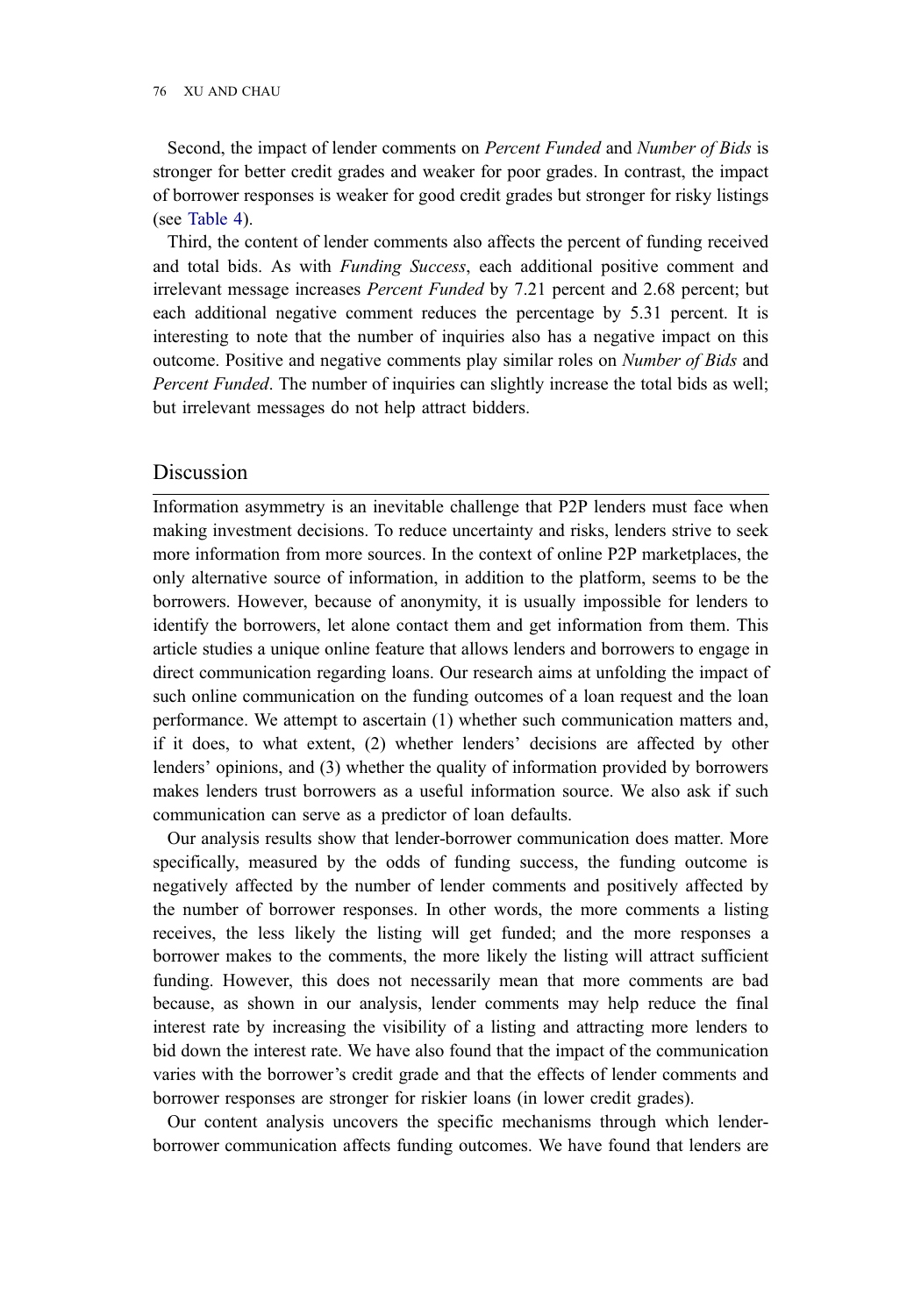socially influenced by other lenders' opinions and treat other lenders' comments as quality signals. Positive comments supporting a borrower or expressing confidence and trust in a borrower boost the funding success likelihood. In contrast, negative comments significantly reduce the chance of getting sufficient funding. Interestingly, we have found that even irrelevant messages such as advertisement that is completely unrelated to a listing may help increase the listing's visibility and draw the attention of more lenders. However, the effect could also be the other way around, that is, the popularity of a listing may attract more ads and irrelevant postings. On the other hand, although the number of inquiries and requests for additional information may not necessarily affect the overall likelihood of funding success, it does reduce the amount (and percentage) of funding that a listing can possibly receive.

From a borrower's perspective, the most important task is to enhance lenders' trust so that they will bid on his or her loan. To gratify lenders' need for more information, borrowers may craft textual messages to supply information that appears to be credible and relevant. Our analysis reveals that when borrowers disclose detailed, concrete data requested by lenders (i.e., perceived accuracy is high), lenders tend to trust them and are willing to chip in. Lenders also like borrowers' timely responses and feedback. However, the perceived completeness and information quantity do not seem to make a difference, implying that lenders pay more attention to the content of the responses and the quality of listings.

The data do not support our conjecture about the impact of lender-borrower communication on the possibility of loan defaults. This suggests that what is discussed between lenders and borrowers during the auction process does not influence the loan repayment process that takes place in a much longer period of time afterward. Nevertheless, our research contributes to both the theory and practice related to P2P lending, online trust, social influence, and perceived information quality.

### Theoretical Implications

This study broadens and deepens our understanding and knowledge about how lenders make decisions in the P2P lending context. Specifically, it reveals the role that the direct lender-borrower communication plays in mitigating the information asymmetry problem. Naturally lenders prefer to fund listings with higher credit grades. However, most borrowers in P2P marketplaces have low credit grades, because individuals with good credit history often can borrow from traditional commercial banks. On P2P lending platforms, a small number of highly competitive listings are often quickly funded and closed. As a result, many prospective lenders have to turn to borrowers with lower credit grades. Getting involved in such arm'slength transactions, lenders become more vulnerable to information asymmetry and adverse selection problems. Without knowing the true identity of a borrower, lenders have rather limited means to find more information and assess the borrower's willingness and ability to repay the loan.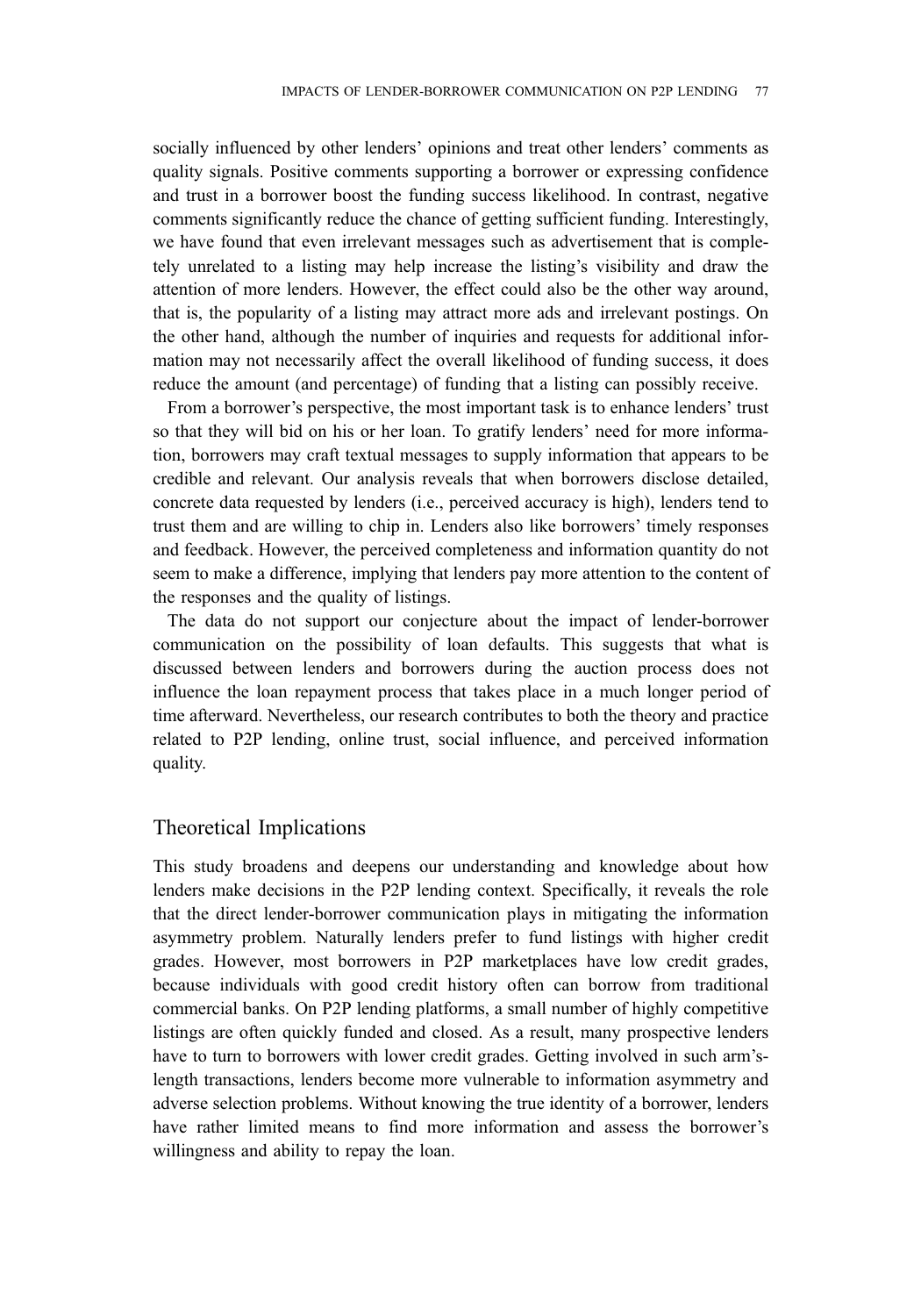<span id="page-26-0"></span>Uncertainty reduction theory predicts that when involved in interactions with strangers, individuals are motivated to exchange and collect information from each other [\[5](#page-29-0)]. The availability of the commenting feature enables the lenders to seek information directly from borrowers and the borrowers to build trust. The findings about the amount of communication, especially the number of borrower responses, is in agreement with the prior literature [\[36](#page-30-0), [48](#page-31-0)–[14](#page-29-0)], which reports that lenders do take into consideration borrower-generated narratives (e.g., text descriptions) during decision making, although the information disclosed is not verifiable. This implies that the direct communication is not simply a type of cheap talk but serves, to some extent, as a signal for the quality of the loan request.

Our study also shows that in addition to the effects of friend endorsement, group membership, and herding, there is another possible channel through which lenders may be socially influenced by others' behaviors. Diagnostic information regarding the quality of a loan may be embedded in lender comments. Unlike customers who write online product reviews based on their actual experience, lenders who post comments may not necessarily have more and better knowledge about a listing or a borrower. Nevertheless, the subjective opinions and assessments seem to have an impact on other lenders' decisions. Such a social effect is not exactly like herding in which people simply follow the crowd's behavior. Instead, lenders read the content of those (negative or positive) comments, presuming that people who wrote the comments maintain private information or knowledge related to a loan request or borrower. For example, a negative comment on a listing that requests funding for a business start-up may assert that the market for the proposed business is deteriorating and it is hard to make a profit (and repay the loan). This assessment would very likely discourage other lenders from bidding on the listing. This is not surprising, as in the context of electronic commerce, consumers have similar behavioral reactions to negative product reviews. Indeed, people tend to consider negative opinions to be more objective and trustworthy [\[3](#page-29-0)]. Viewed via the elaboration likelihood model [[18\]](#page-30-0), identifying and inferring quality signals from other lenders' messages requires cognitive effort and tends to occur on the central information-processing route.

Our research contributes to the IS literature by demonstrating that information quality is not only important for user behaviors such as systems acceptance and adoption but also critical for a broader range of decision-making tasks. Even in situations where the credibility of a source and the veracity of the content are difficult to assess objectively, a presentation with factual, concrete, or quantified facts increases the perceived trustworthiness of the source. In addition, the significant effect of information timeliness implies that lenders may have associated a borrower's diligence in responding to comments and questions with the borrower's willingness and ability to repay the loan.

This study also updates our understanding of online trust. It reveals that in the P2P lending context, lenders have rather different patterns of trust in information sources than in regular economic exchanges (e.g., purchase of products). Traditional consumer behavior theories predict that as a purchasing situation becomes more uncertain and risky, buyers tend to trust the seller less [[34\]](#page-30-0). However, our finding suggests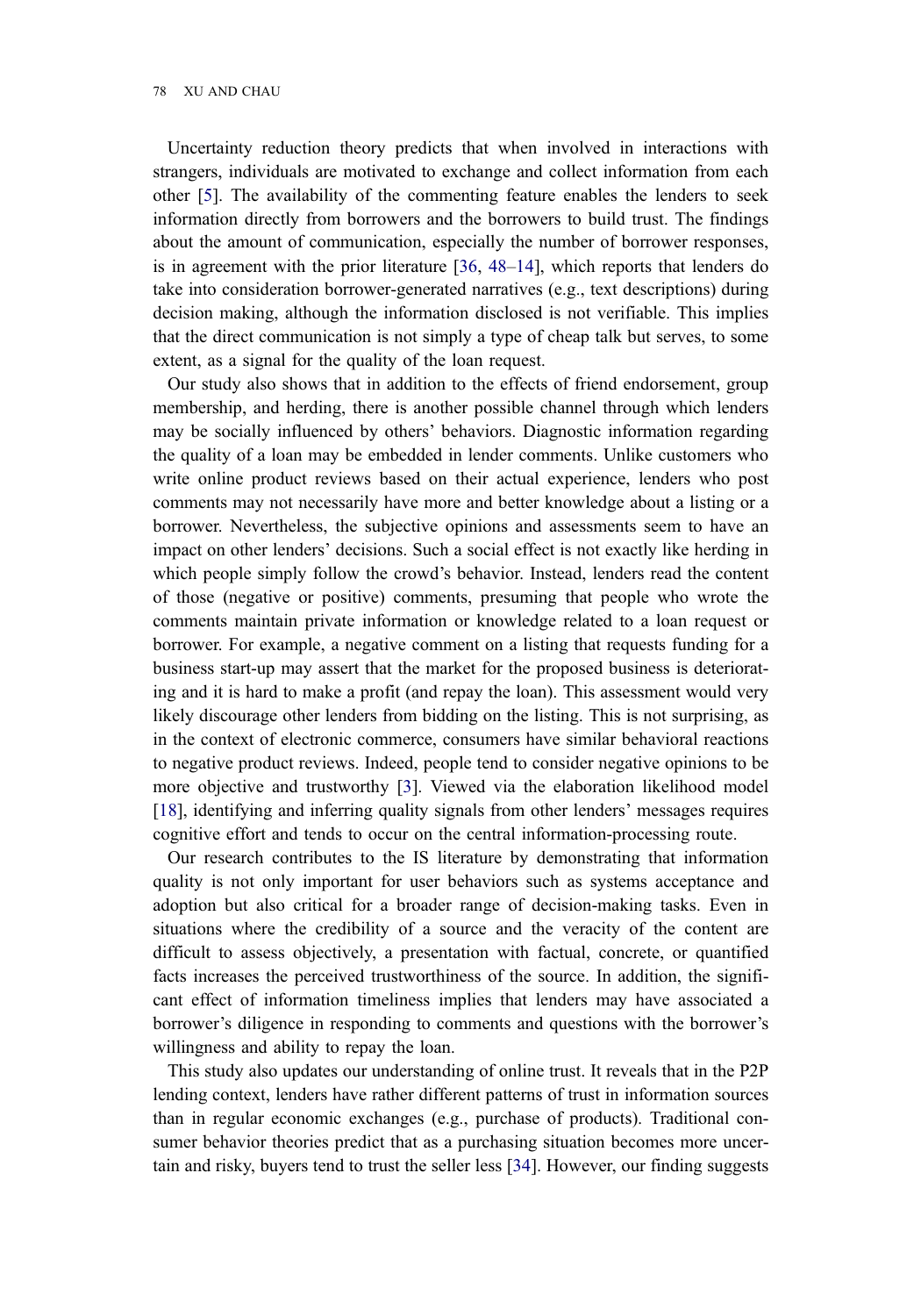that lenders (i.e., the buyers of a loan) rely even more on the borrower (i.e., the seller of a loan) as a source of information when the borrower's credit grade is poor. This finding is consistent with several prior P2P studies [\[21](#page-30-0), [33,](#page-30-0) [48](#page-31-0)]. We believe that this different pattern is due to the lack of alternative information sources and reputation systems (e.g., seller ratings on eBay) in P2P lending transactions. Unlike purchasing a product (e.g., a car), during which a buyer can find product quality information from various sources other than the seller (e.g., online reviews, friends' recommendations, expert evaluations), P2P lenders have only two information sources (the platform and the borrower). In this case, the more risky the listing, the more likely lenders will have to seek information from the borrower and the more they have to trust the borrower.

Furthermore, our study contributes to the research on online trust in an investment setting that is rather different from that in developed countries. The lack of a nationwide credit system in China implies that if a borrower provides misleading or false information in a loan request or even defaults in the repayment process, the consequence to the borrower is minimal. The borrower's misbehavior will have little impact on his or her credit records and future chances of getting loans. In this situation, Chinese P2P lenders face much higher risks than their western counterparts do. Interestingly, our results show that even in such a disadvantageous circumstance, lenders still tend to trust the unverifiable information provided by borrowers. However, they may trust different types of borrower messages to different degrees. For instance, unlike previous studies (e.g. [\[24](#page-30-0)]), which report that more identity claims made by a borrower are positively associated with funding success, our analysis has found no impact of identity claims on funding outcomes, and the average identity claims in unfunded listings is even more than that in funded listings. This may have been caused by cultural differences; that is, Chinese lenders believe in actual, factual information more than they do in self-claimed identities.

### Practical Implications

Our research has implications for P2P platforms, lenders, and borrowers. For the P2P lending platform, our study shows that the commenting feature on the platform website can facilitate lenders' decision making by helping them gather more information about borrowers. P2P platforms other than LendingMarket may adopt this idea and implement similar features. Moreover, P2P platforms may consider designing and providing more communication channels for their users. Open forums and chat rooms can create more opportunities for lender-borrower communication while preserving anonymity.

From the lenders' perspective, we suggest that they take more advantage of communication features available on a P2P platform. By posting questions and participating in discussions they may get more useful information about a listing and its borrower, thereby reducing uncertainty. However, lenders should be quite careful about what is disclosed by borrowers as the information is voluntary and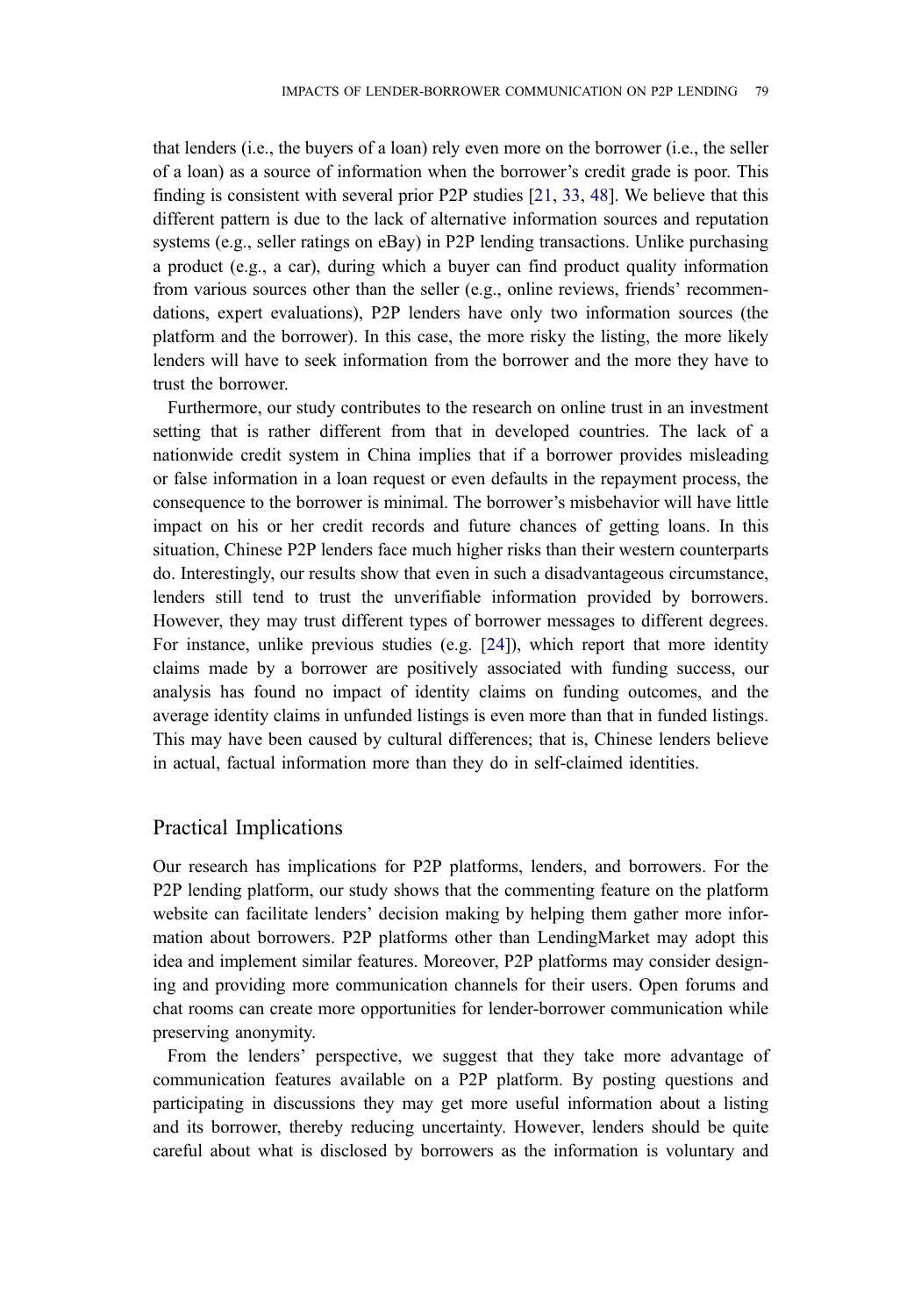unverifiable. The information presented in borrower responses may be subject to manipulation and deception (e.g., concealment and distortion). Lenders may make a better judgment on the borrower's trustworthiness by scrutinizing the contents of the responses or conducting reality checks.

Direct communication allows borrowers to present favorable images of themselves. This is critical when lenders post concerns and questions about them. By diligently responding to the questions, providing additional data and facts, making clarifications, and offering explanations, a borrower can manage to reduce the negative impact of the lender comments on the funding outcomes. However, we discourage borrowers from abusing the feature by posting deceptive information. Such misbehavior will ruin the trust of lenders and deteriorate the investment environment in P2P marketplaces.

# Limitations and Concluding Remarks

There are several limitations in our research. First, we have studied only one platform in one country (China), which has significantly different culture, financial environment, laws, and regulations from many other countries. Further work is needed to investigate whether the findings from this work are generalizable to a wide variety of platforms in other countries. Second, the data set we analyzed is small compared to the large number of P2P lending transactions that have taken place. It is possible that the sample we studied is not as representative as we wished and the conclusions are only valid for the small sample. Third, in our analysis, we focused on four types of lender comments (i.e., inquiry, positive, negative, and irrelevant comments), and four information attributes of borrower responses (i.e., perceived accuracy, perceived completeness, timeliness, and amount of information), but did not study other lender information-seeking and borrower trust-building behavior that may have influenced the dependent variables.

Our work extends the stream of research on P2P lending and makes several contributions to the literature on topics such as online financial transactions, social influence, information quality, and consumer trust. Our findings suggest that the seemingly cheap talk between lenders and borrowers is actually not cheap—it has a concrete economic impact on lenders and borrowers. We also show that P2P lending platforms, by employing the right information technologies and implementing proper features, can serve as an intermediary to facilitate the exchanges of various resources (e.g., fund, information, trust) between parties in financial transactions.

Acknowledgments: We thank LendingMarket for providing the data sets used in this research, Angela Xu for helping to preprocess the data, and two research assistants, Yi Qi and Lu Yuan, for performing the coding tasks in the content analysis.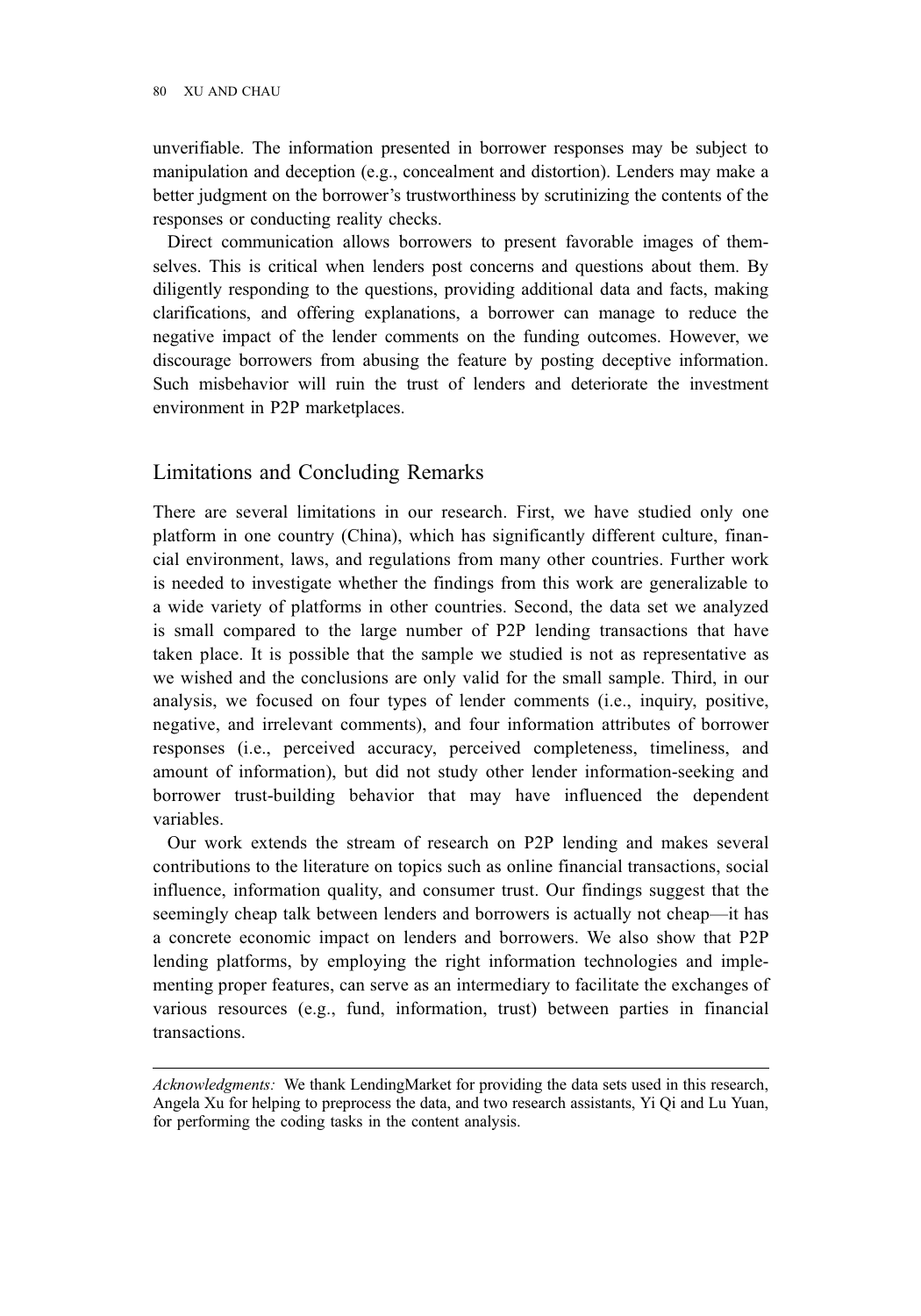### <span id="page-29-0"></span>**NOTES**

1. We use a fictitious company name for data confidentiality.

2. Default means being late with payment for at least three months by the end of the time period of the sample (December 2011).

3. We do not list the coefficients of all eight loan purposes in this table for succinctness of presentation.

### **REFERENCES**

1. Akerlof, G.A. The market for "lemons": Quality uncertainty and the market mechanism. Quarterly Journal of Economics, 84,3([1970\)](#page-2-0), 488–500. doi[:10.2307/1879431](http://dx.doi.org/10.2307/1879431).

2. Almahamid, S.; McAdams, A.C.; Kalaldeh, T.A.; and Al-Sa'eed, M. The relationship between perceived usefulness, perceived ease of use, perceived information quality, and intention to use e-government. Journal of Theoretical and Applied Information Technology, 11,1([2010](#page-11-0)), 30–44.

3. Amabile, T.M. Brilliant but cruel: Perceptions of negative evaluators. Journal of Experimental Social Psychology, 19,2([1983\)](#page-26-0), 146–156.

4. Ballou, D.P., and Pazer, H.L. Modeling data and process quality in multi-input, multi-output information systems. Management Science, 31, 2 ([1985\)](#page-10-0), 150–162.

5. Berger, C.R., and Calabrese, R.J. Some exploration in initial interaction and beyond: toward a developmental theory of communication. Human Communication Research, 1, 2 ([1975](#page-26-0)), 99–112.

6. Berkovich, E. Search and herding effects in peer-to-peer lending: evidence from Prosper.com. Annals of Finance, 7 [\(2011\)](#page-8-0), 1–17.

7. Bovee, M.; Srivastava, R.P.; and Mak, B. A conceptual framework and belief-function approach to assessing overall information quality. International Journal of Intelligent Systems, 18,1[\(2003](#page-10-0)), 51–74.

8. Bovee, M. Empirical validation of the structure of an information quality model. In Proceedings of the 9th International Conference on Information Quality. Cambridge, MA: MIT Press, [2004,](#page-10-0) pp. 358–372.

9. Ceyhan, S.; Shi, S.; and Leskovec, J. Dynamics of bidding in a P2P lending service: effects of herding and predicting loan success. In Proceedings of the International World Wide Web Conference Committee. New York: ACM Press, [2011,](#page-8-0) pp. 547–556.

10. Chen, D.; Lai, F.; and Lin, Z. A trust model for online peer-to-peer lending: A lender's perspective. Information Technology and Management, 15, 4 [\(2014\)](#page-4-0), 239–254.

11. Cox, D.R. Regression models and life-tables. Journal of the Royal Statistical Society, Series B, 24, 2 [\(1972](#page-22-0)), 187-220.

12. DeLone, W.H., and McLean, E.R. Information systems success: The quest for the dependent variables. Information Systems Research, 3,1([1992\)](#page-10-0), 60–95.

13. Do, H.; Jeon, S.; Banker, R.D.; Lee, B.; and Yoo, B. Is the leaderboard information useful to investors? The leaderboard effect in P2P lending. In Proceedings of the 33rd International Conference on Information Systems. Atlanta, GA: Association for Information Systems, [2012](#page-6-0), pp. 3820–3829.

14. Dorfleitner, G.; Priberny, C.; Schuster, S.; Stoiber, J.; Weber, M.; De Castro, I.; and Kammler, B. Description-text related soft information in peer-to-peer lending: Evidence from two leading European platforms. Journal of Banking and Finance, 64 [\(2016\)](#page-6-0), 169–187.

15. Duarte, J.; Siegel, S.; and Young, L. Trust and credit: The role of appearance in peer-to-peer lending. Review of Financial Studies, 25, 8 [\(2012](#page-2-0)), 2455-2484.

16. Greiner, M. Determinants and consequences of herding in P2P lending markets. In Proceedings of the 19th Americas Conference on Information Systems. Chicago, IL: Association for Information Systems, [2013,](#page-2-0) pp. 1–13.

17. Greiner, M.E., and Wang, H. The role of social capital in people-to-people lending marketplaces. In Proceedings of the 13th International Conference on Information Systems. Atlanta, GA: Association for Information Systems, [2009](#page-2-0), p. 29.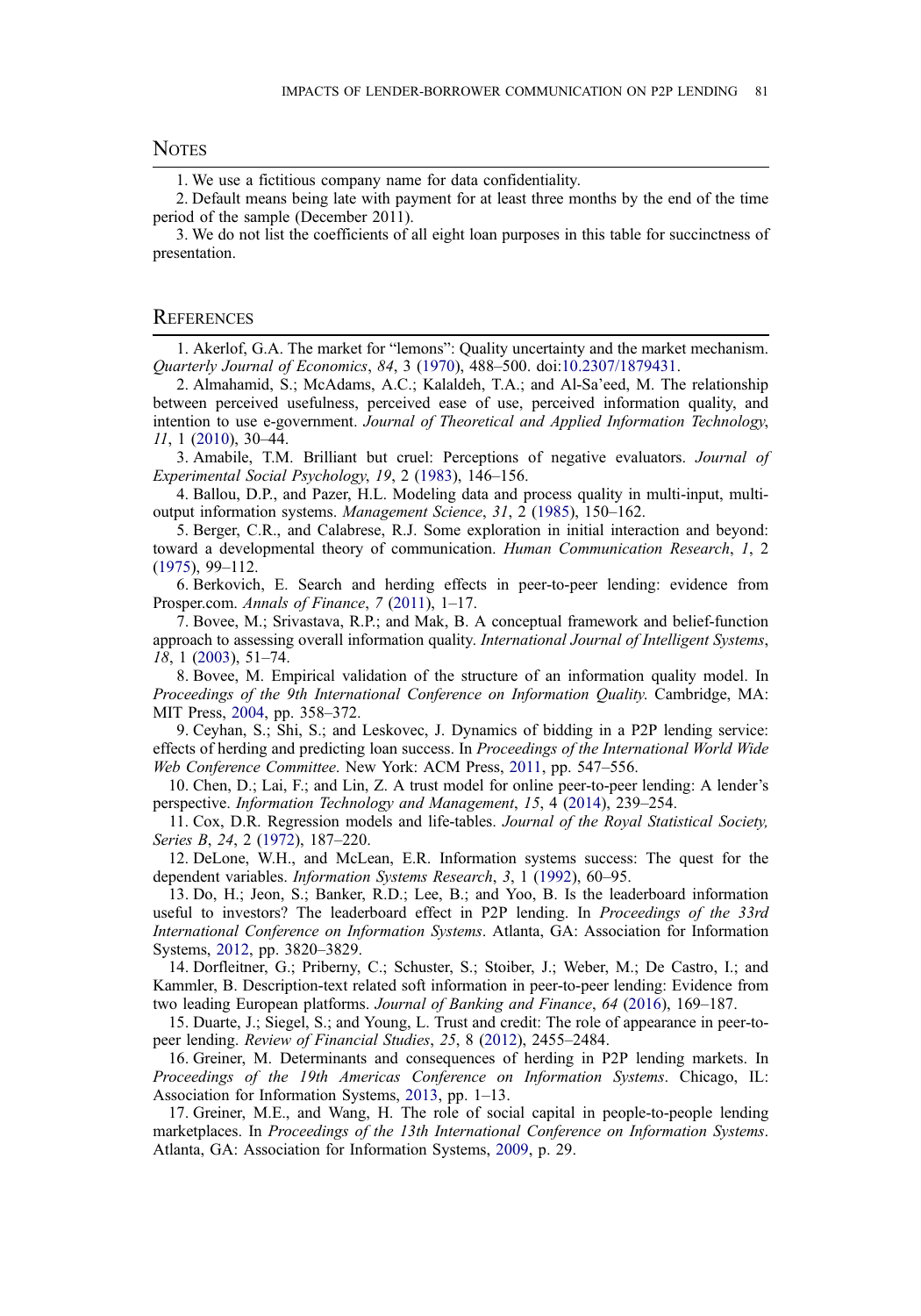<span id="page-30-0"></span>18. Greiner, M., and Wang, H. Building consumer-to-consumer trust in e-finance marketplaces: An empirical analysis. International Journal of Electronic Commerce, 15,2([2011\)](#page-2-0), 105–136.

19. Herrero-Lopez, S. Social interactions in P2P lending. In Proceedings of the 3rd Workshop on Social Network Mining and Analysis (Article No. 3). Paris, France: ACM Press, [2009](#page-8-0).

20. Herzenstein, M.; Dholakia, U.M.; and Andrews, R.L. Strategic herding behavior in peer-to-peer loan auctions. Journal of Interactive Marketing, 25, ([2011](#page-5-0)), 27–36.

21. Herzenstein, M.; Sonenshein, S.; and Dholakia, U.M. Tell me a good story and I may lend you money: The role of narratives in peer-to-peer lending decisions. Journal of Marketing Research, 48 [\(2011](#page-6-0)), S138–S149.

22. Houser, D., and Wooders, J. Reputation in auctions: Theory and evidence from eBay. Journal of Economics and Management Strategy, 15 [\(2006](#page-8-0)), 353–369.

23. Jones, Q.; Ravid, G.; and Rafaeli, S. Information overload and the message dynamics of online interaction spaces: A Theoretical model and empirical exploration. Information Systems Research, 15,2[\(2004](#page-11-0)), 194–210.

24. Kim, K., and Viswanathan, S. The experts in the crowd: the role of reputable investors in a crowdfunding market. In Proceedings of the 41st Research Conference on Communication, Information and Internet Policy. Arlington, VA, [2014.](#page-17-0)

25. Komiak, S. The effects of perceived information quality and perceived system quality on trust and adoption of online reputation systems. In Proceedings of American Conference on Information Systems. Atlanta, GA: Association for Information Systems, 2010, p. 343.

26. Korfiatis, N.; García-Bariocanal, E.; and Sánchez-Alonso, S. Evaluating content quality and helpfulness of online product reviews: The interplay of review helpfulness vs. review content. Electronic Commerce Research and Applications, 11, 3 ([2012\)](#page-9-0), 205–217.

27. Krumme, K.A., and Herrero, S. Lending behavior and community structure in an online peer-to-peer economic network. In Proceedings of International Conference on Computational Science and Engineering. Los Alamitos, CA: IEEE Computer Society Press, [2009,](#page-8-0) pp. 613–618.

28. Larrimore, L.; Jiang, L.; Larrimore, J.; Markowitz, D.; and Gorski, S. Peer to peer lending: The relationship between language features, trustworthiness, and persuasion success. Journal of Applied Communication Research, 39,1[\(2011\)](#page-2-0), 19–37.

29. Lee, E., and Lee, B. Herding behavior in online P2P lending: An empirical investiga-tion. Electronic Commerce Research and Applications, 11, 5 ([2012\)](#page-2-0), 495-503.

30. Lee, J.; Park, D.-H.; and Han, I. The effect of negative online consumer reviews on product attitude: An information processing view. Electronic Commerce Research and Applications, 7, 3 ([2008\)](#page-9-0), 341–352.

31. Lee, Y.W.; Strong, D.M.; Kahn, B.K.; and Wang, R.Y. AIMQ: A methodology for information quality assessment. *Information and Management*, 40, 2 ([2002\)](#page-10-0), 133–146.

32. Li, X., and Hitt, L.M. Self-selection and information role of online product reviews. Information Systems Research, 19, 4 ([2008\)](#page-9-0), 456-474.

33. Lin, M.; Prabhala, N.R.; and Viswanathan, S. Judging borrowers by the company they keep: Friendship networks and information asymmetry in online peer-to-peer lending. Management Science, 59,1([2013\)](#page-2-0), 17–35.

34. Locander, W.B., and Hermann, P.W. The effect of self-confidence and anxiety on information seeking in consumer risk reduction. Journal of Marketing Research, 16, 2 ([1979](#page-26-0)), 268–274.

35. Mayer, R.C.; Davis, J.H.; and Schoorman, F.D. An integrative model of organizaitonal trust. Academy of Management Review, 20,3[\(1995](#page-13-0)), 709–734.

36. Michels, J. Do unverifiable disclosures matter? Evidence from peer-to-peer lending. Accounting Review, 87,4([2012\)](#page-2-0), 1385–1413.

37. Mollick, E. The dynamics of crowdfunding: an exploratory study. Journal of Business Venturing, 29,1[\(2014\)](#page-5-0), 1–16.

38. Mudambi, S.M.; and Schuff, D. What makes a helpful review? A study of customer reviews on Amazon.com. MIS Quarterly, 34, 1 ([2010\)](#page-9-0), 185–200.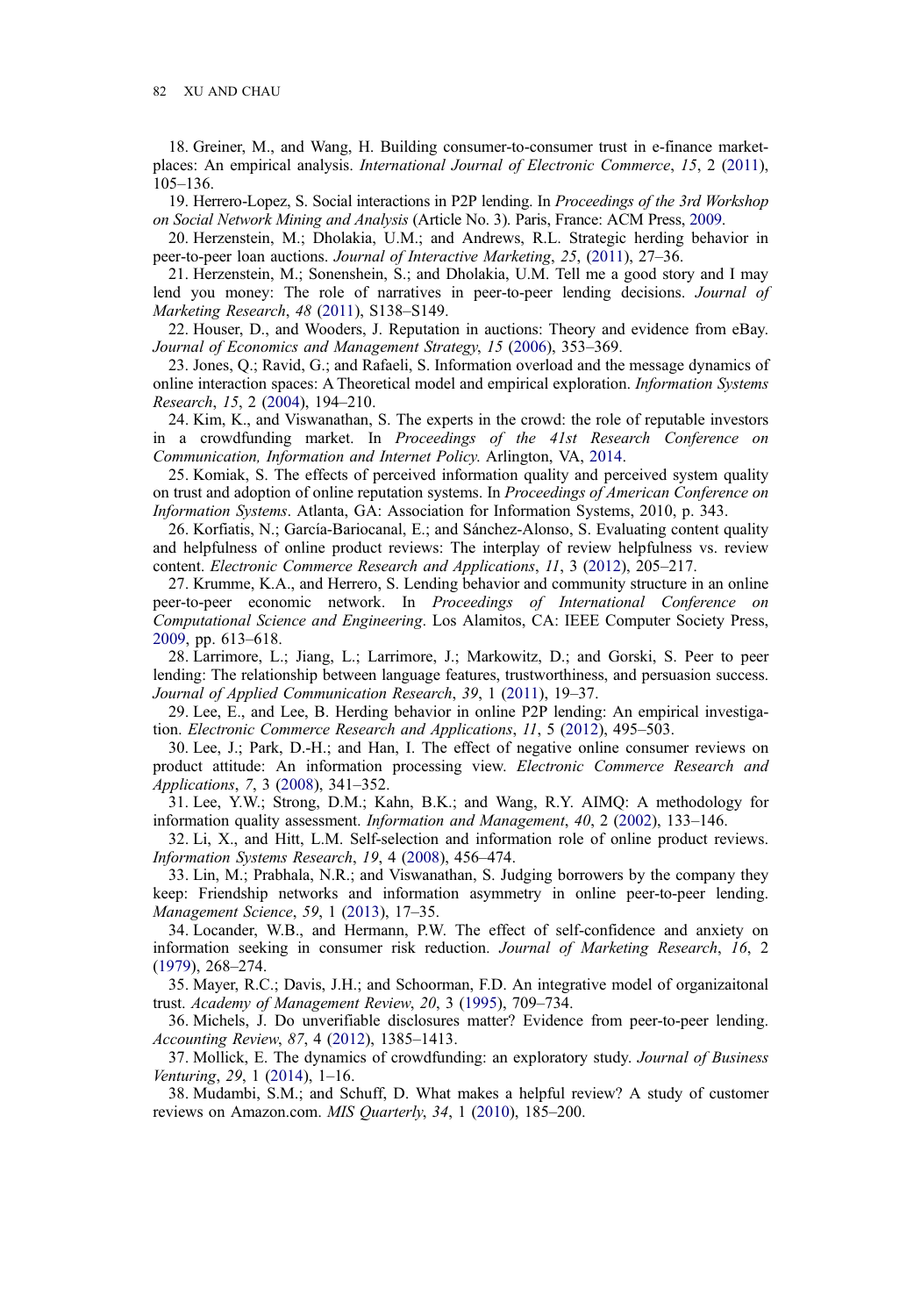<span id="page-31-0"></span>39. Nicolaou, A.I., and McKnight, D.H. Perceived information quality in data exchanges: Effects on risk, trust, and intention to use. *Information Systems Research*, 17, 4 ([2006\)](#page-11-0), 332– 351.

40. Park, D.-H.; Lee, J.; and Han, I. The effect of on-line consumer reviews on consumer purchasing intention: The moderating role of involvement. International Journal of Electronic Commerce, 11, 4 [\(2007\)](#page-9-0), 125-148.

41. Pedhazur, E.J., and Schmelkin, L.P. Measurement, Design, and Analysis: An Integrated Approach. Hillsdale, NJ: Lawrence Erlbaum, [1991.](#page-16-0)

42. Petersen, M.A. Information: Hard and Soft. Chicago: Northwestern University, [2002](#page-5-0).

43. Pope, D.G., and Sydnor, J.R. What's in a picture? Evidence of discrimination from Prosper.com. Journal of Human Resources, 46, 1 ([2011](#page-2-0)), 53–92.

44. Rieh, S.Y. Judgement of information quality and cognitive authority in the Web. Journal of the American Society for Information Science and Technology, 53,2([2002\)](#page-11-0), 145–161.

45. Sen, S., and Lerman, D. Why are you telling me this? An examination into negative consumer reviews on the Web. Journal of Interactive Marketing, 21, 4 [\(2007](#page-9-0)), 76–94.

46. Shen, D.; Krumme, C.; and Lippman, A. Follow the profit or the herd? Exploring social effects in peer-to-peer lending. In Proceedings of IEEE International Conference on Social Computing. Washington, DC: IEEE Computer Society Press, [2010,](#page-8-0) pp. 137–144.

47. Simonsohn, U., and Ariely, D. When rational sellers face non-rational buyers: Evidence from herding on eBay. Management Science, 54,9[\(2007\)](#page-8-0), 1624–1637.

48. Sonenshein, S.; Herzenstein, M.; and Dholakia, U.M. How accounts shape lending decisions through fostering perceived trustworthiness. Organizational Behavior and Human Decision Processes, 115,1([2011\)](#page-6-0), 69–84.

49. Wang, H., and Greiner, M.E. Prosper: The eBay for money in lending 2.0. Communications of the Association for Information Systems, 29,1([2011](#page-2-0)), 243–258.

50. Wang, R.Y., and Strong, D.M. Beyond accuracy: What data quality means to data consumers. Journal of Management Information Systems, 12,4[\(1996](#page-10-0)), 5–34.

51. Yum, H.; Lee, B.; and Chae, M. From the wisdom of crowds to my own judgment in microfinance through online peer-to-peer lending platforms. Electronic Commerce Research and Applications, 11, 5 [\(2012\)](#page-2-0), 469-483.

52. Zhang, J., and Liu, P. Rational herding in microloan markets. Management Science, 58, 5 ([2012\)](#page-5-0), 892–912.

53. Zhang, J.Q.; Craciun, G.; and Shin, D. When does electronic word-of-mouth matter? A study of consumer product reviews. Journal of Business Research, 63, 12 ([2010](#page-9-0)), 1336-1341.

54. Zhang, Z.; Ye, Q.; Law, R.; and Li, Y. The impact of e-word-of-mouth on the online popularity of restaurants: A comparison of consumer reviews and editor reviews. International Journal of Hospitality Management, 29, 4 ([2010\)](#page-9-0), 694–700.

55. Zhu, F., and Zhang, X. Impact of online consumer reviews on sales: The moderating role of product and consumer characteristics. Journal of Marketing, 74, 2 (March [2010](#page-9-0)), 133– 148.

56. Zmud, R.W. An empirical investigation of the dimensionality of the concept of information. *Decision Sciences*, 9, 2 ([1978\)](#page-10-0), 187-195.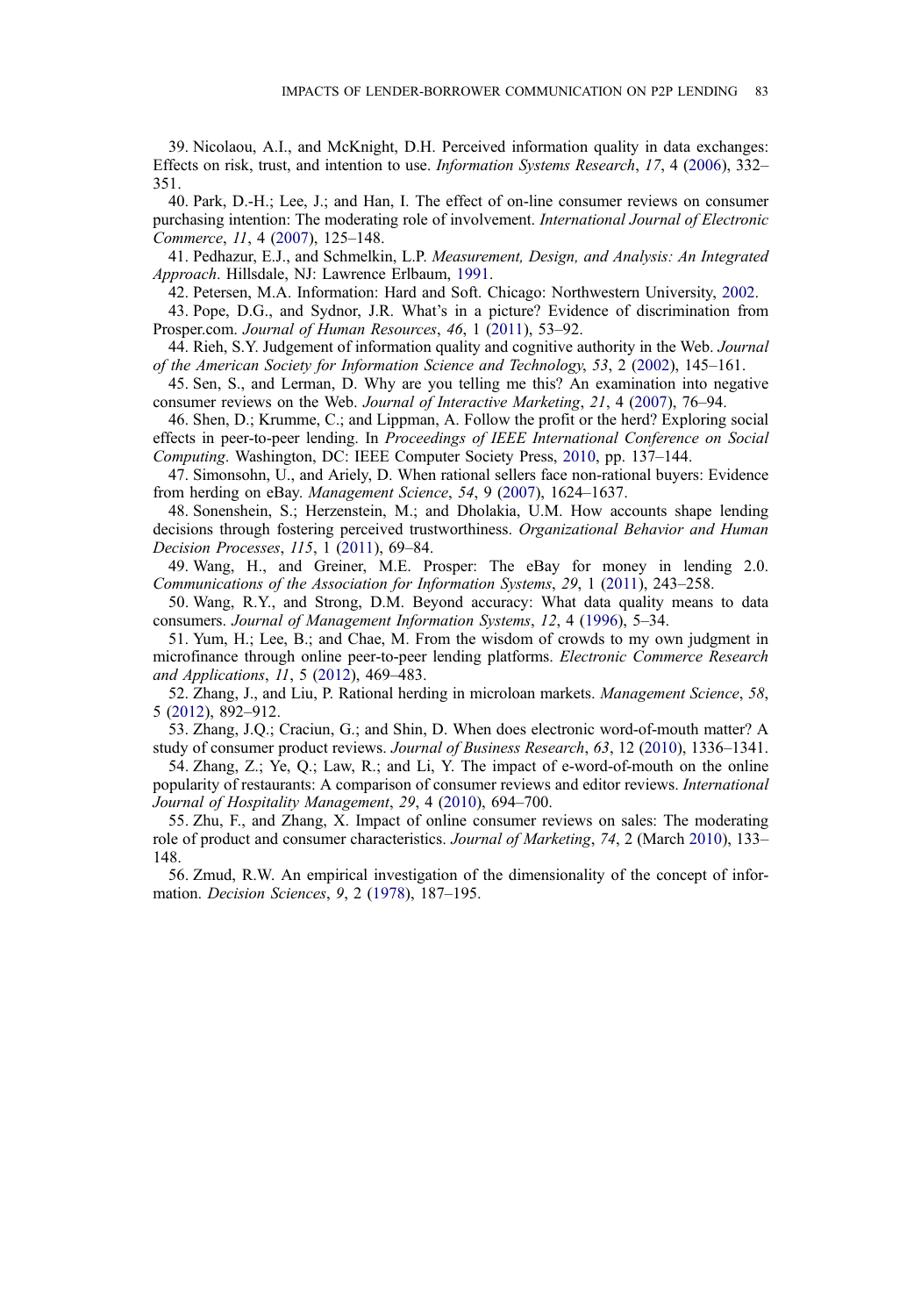| Content Code          | Definition                                                                                                               | Message Examples                                                                                                                                   | Reliability<br>Intercoder |
|-----------------------|--------------------------------------------------------------------------------------------------------------------------|----------------------------------------------------------------------------------------------------------------------------------------------------|---------------------------|
|                       |                                                                                                                          | Lender Comment                                                                                                                                     |                           |
| Inquiry               | The lender asks questions regarding the listing or<br>borrower or requests additional documentations<br>and information. | . Which government agency do you work for?<br>● 你在什么国家机关工作呢?<br>• 你提一提你的收入来源吧。                                                                     | 95.9%                     |
|                       |                                                                                                                          | · Provide your sources of income.                                                                                                                  |                           |
| Positive              | expresses a positive attitude toward the listing or<br>The lender explicitly supports the borrower or<br>borrower.       | · Support! I believe you will make it. I will contribute more if<br>●加油,看好你噢!有必要的话我会加投!<br>necessary!                                              | 94.8%                     |
| Negative              | skeptical or expresses a negative<br>attitude toward the listing or borrower.<br>The lender is                           | . You set your repayment period to be two months. Are you sure<br>● 你将期限压到2个月, 2个月你就有能力还掉信用卡了?<br>you will be able to pay back in just two months? | 95.9%                     |
| Irrelevant            | content is irrelevant to the listing.<br>The message                                                                     | ● 网络借贷 QQ 群 XXXX, 现在交易免一切费用!<br>· eLoan QQ Group XXXX, no fees!                                                                                    | 94.8%                     |
|                       |                                                                                                                          | Borrower Response (Information Quality)                                                                                                            |                           |
| Accuracy<br>Perceived | facts in a concrete, detailed form (e.g., numbers,<br>The response                                                       | carries information about some key ● Question: 银行流水上有笔柜台存现 7000 元, 是什么?                                                                            | 86.9%                     |
|                       | names, etc.                                                                                                              | ● Response: 是公司支付的港江地区跟茂名地区的劳务费, 每个地<br>$\boxtimes$ 3500.                                                                                          |                           |
|                       |                                                                                                                          | • Question: what is the direct deposit of $\leq 7,000$ on your bank<br>statement?                                                                  |                           |

Appendix: Content Coding Schema and Intercoder Reliability Appendix: Content Coding Schema and Intercoder Reliability